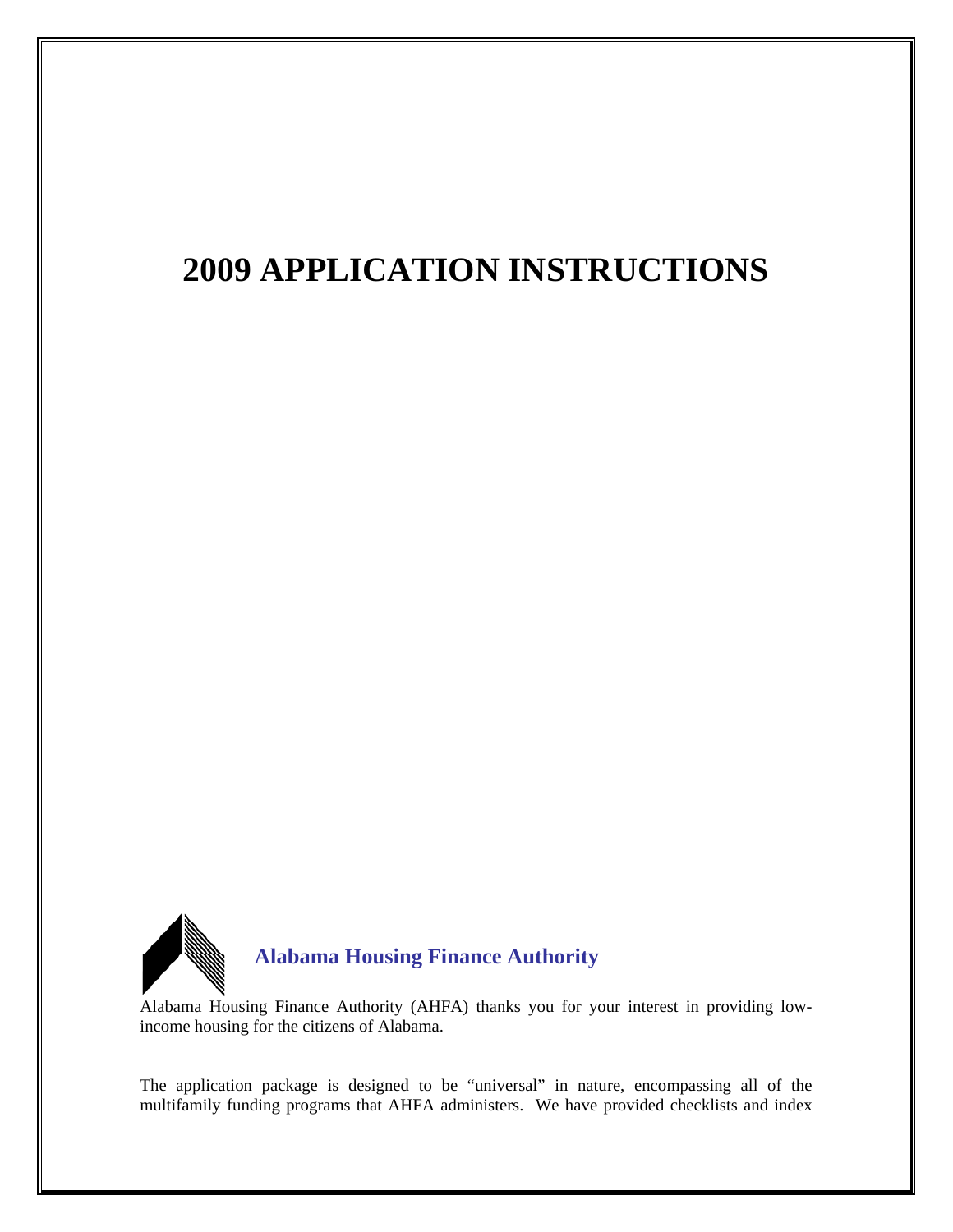pages of all of the information necessary to submit a complete application. The 2009 Application Instructions detail the application's requirements.

The applicant must submit a complete and legible paper application with all supporting documentation and a check (no cash accepted) in the amount of \$2000 for the application fee. AHFA *will not* accept applications in pencil and the application and other required forms/documents will not be accepted via facsimile transmission. **ALL AHFA PROVIDED FORMS MUST CONTAIN ORIGINAL SIGNATURES**. **PLEASE USE BLUE INK SO THERE IS NO QUESTION AS TO WHETHER THE SIGNATURE IS AN ORIGINAL. ALL OTHER REQUIRED FORMS AND/OR SIGNATURES MUST BE SUBMITTED ON THE APPROPRIATE LETTERHEAD AND SIGNED BY THE AUTHORIZED OFFICIAL. All Original Index Pages must be on Blue paper and the Copy Index Pages must be printed on <b>Yellow** paper. Do not submit your application in a binder or spiral binding. Do not use staples, paper clips, etc. Do not provide paper larger than 8 1/2 x 11 unless otherwise required by AHFA. (Example: survey)

Please refer to the 2009 Allocation Plan(s) and the 2009 Application Instructions for the definition of a complete application. Allocation  $Plan(s)$  that enumerate(s) each program and its respective requirements as well as how AHFA allocates the funds are available at www.AHFA.com

#### **The 2009 Application Cycle will begin at 9:00 a.m. CST on March 9, 2009 and will end promptly at 5:00 p.m. CST on March 13, 2009.**

AHFA will notify each applicant in writing of its approval/denial status in June. However, this date is subject to change based on the number of applications received and time required to thoroughly review all applications.

Again, thank you for your interest in providing affordable housing for the State of Alabama and its citizens.

## **1. Online Application (Tabs 1-27)**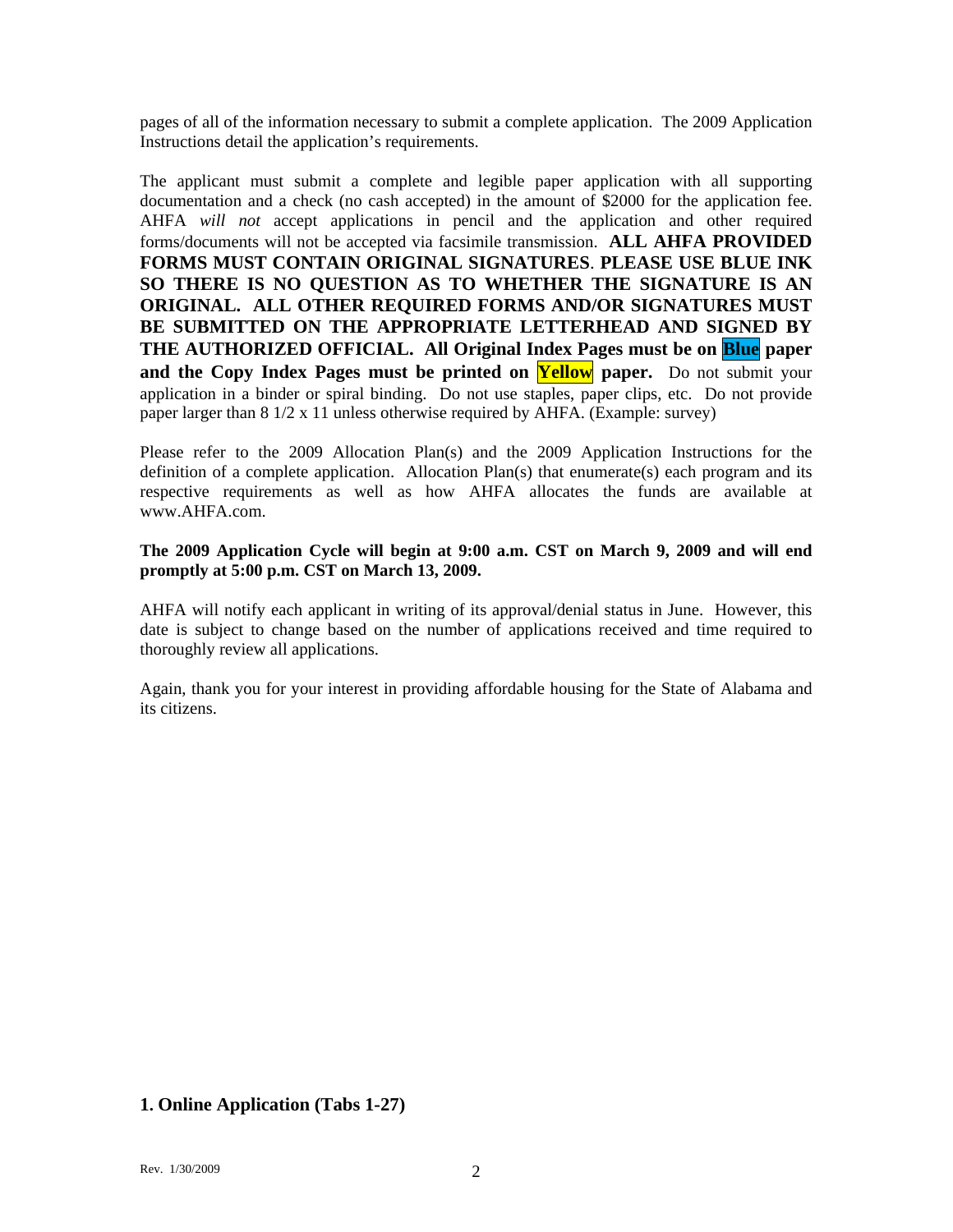Most of the items on the application are self –explanatory. However, AHFA will highlight key points in the application as follows:

# **To Access the Online Application**

- *https//: rentals.ahfa.com*, which is a secure site, or access the link via AHFA's website [www.ahfa.com](http://www.ahfa.com/).
- Sign in as a *New User.*
- Select a user name and password
- Remember or keep your user name in a safe location, as AHFA will not be able to provide it if you fail to remember it.
- Should you forget your password, after registering, the system can retrieve it for you.
- Prior to input, review the information listed under *Help.*
- After choosing a Project Name and clicking the "Next" button, the User Profile screen appears. The User Profile screen is where you chose to have the user information on each application submitted.An election must be made as to whom correspondence will be mailed to.
- Begin by creating a *New Application*.

Please review your spelling as the online portion of the application does not have spell check capabilities. The application information input will be lost if each tab is not *checked in and saved.* Prior to *logout* review the tab index at the left of the screen to verify that all tabs have been *checked in and saved.* A red check mark will indicate tabs that are checked out.

# **Agents**

# **Tab 1: Applicant Owner**

## Ownership Entity:

If the Applicant/Owner is not an individual, indicate the type of entity that will be the Owner of the project.

## Applicant/Owner:

Name of the Applicant entity (This could be a to-be-formed ownership entity). The address should be of the owner/general partners of the ownership entity. Include the title of the applicant/owner.

# **Tab 2: Contact**

# Contact:

Provide requested information on the contact person to whom AHFA may contact during the application and development stage, if different from the Applicant/Owner submitted on the User Profile Screen. Include the relationship of this person to the Applicant/Owner. The person identified here should be able to answer all questions about the proposal and *make decisions regarding the proposal*. The individual listed in the User Information section when creating the application will be initially listed as the contact person, but this may be changed using the Contact tab by checking out the document and editing the form.

# **Tab 3: Profit Status(non-profit/for-profit)**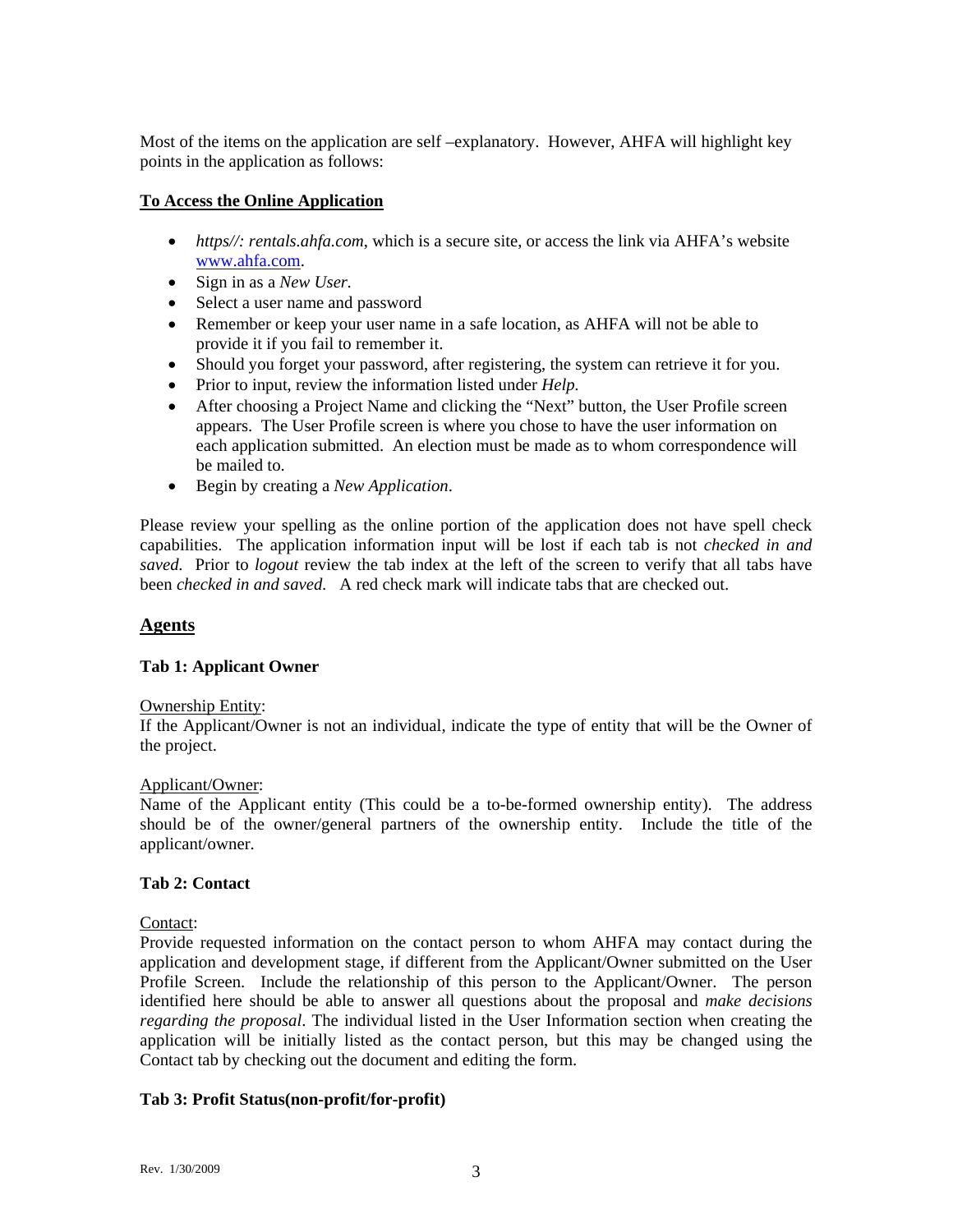Indicate whether the Applicant/Owner is applying for non-profit set-aside/and or CHDO set-aside

## **Tab 4: Staff & Development Team**

Required Agents are: Owner, Developer, Contractor, Architect, Accountant, Environmentalist, Market Analyst, Management Company, Attorney, and Surveyor. Multiple parties or additional staff members can be added by clicking on the, "Click to add another staff member" tab.

## **Tab 5: Chief Executive Officer/Local Historical Society**

Provide information requested.

#### **Tab 6: Seller**

Provide information on the seller of the proposed project/site.

## **Project Information**

#### **Tab 7: Activity Type**

Please elect New Construction, Rehabilitation, or Acquisition and Rehabilitation. HOME funds must be used for New Construction only.

# **This form will be locked when 'Checked In and Save' has been selected and confirmed. Please be sure your data is accurate.**

#### **Tab 8: Occupancy Type (Family or Elderly)**

If the project selects elderly housing, the following are the two types of "housing for older persons":

- 1. Housing intended for, and solely occupied by, persons 62 years of age or older; and
- 2. Housing intended and operated for occupancy by at least one person 55 years of age or older per unit; at least 100% of the units are occupied by at least one person 55 years of age or older; that the housing facility or community publishes and adheres to the policies and procedures that demonstrate the intent necessary to satisfy the definitions of "housing for older persons"; and that the housing provider complies with HUD's regulations governing the 55 or older exemption.

#### **Tab 9: Low- Income/ Market Rate**

Select total number of low-income and market rate units; if applicable.

#### **Tab 10: Location**

List the items regarding the proposed apartment complex, as indicated. Select a name for the project that is not listed on Attachment A. Name the local political jurisdiction in which this project will be located. See Attachment B for a listing of congressional districts.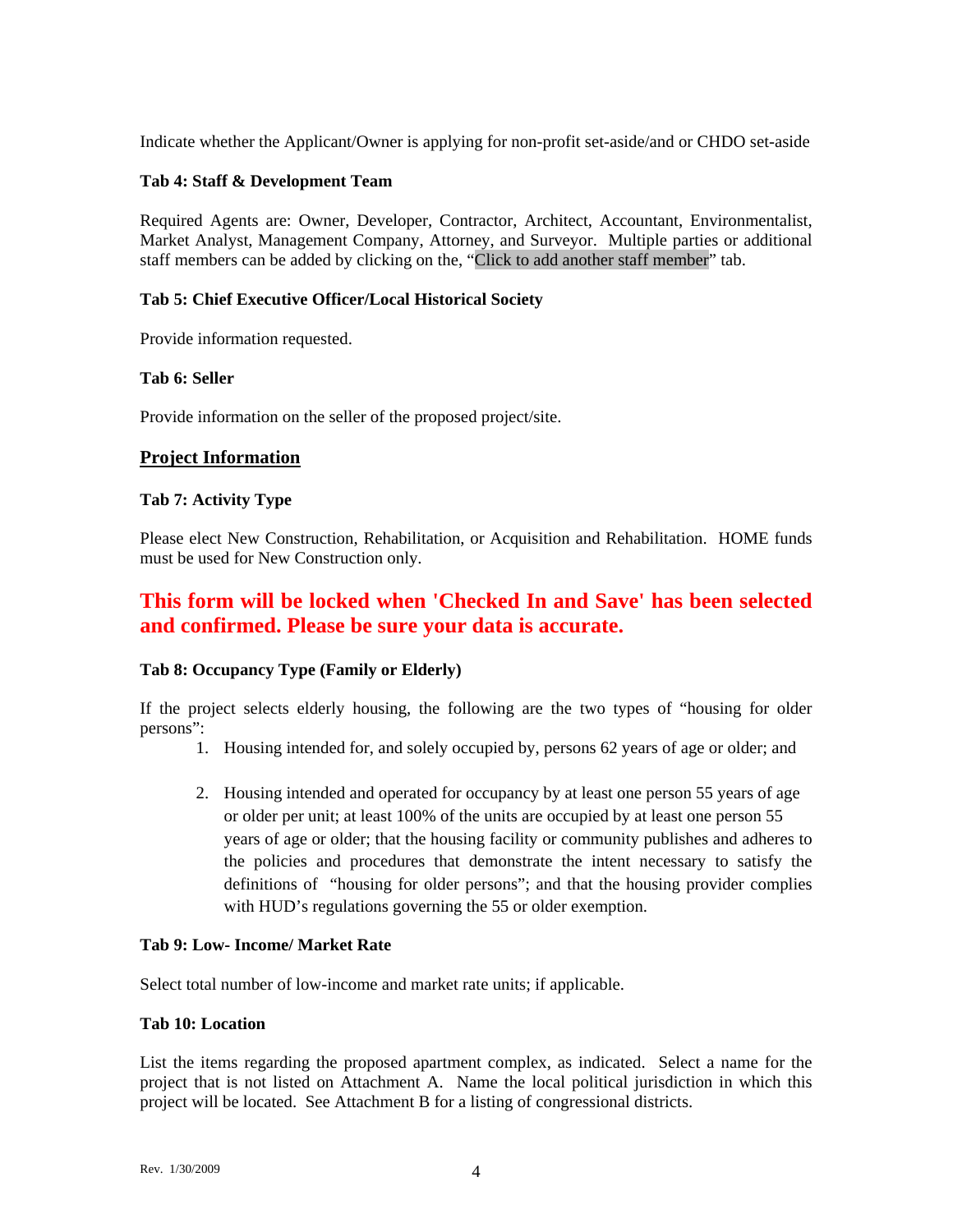If the proposed project is located in a Qualified Census Tract, the owner must provide a letter from the local municipality stating the census tract number. See Attachment C for a listing of the Qualified Census Tracts and Difficult Development Areas.

#### **Tab 11: Site Information**

Provide exact area of site and cost or value.

## **Tab 12: Residential Unit Mix**

Provide the number and type of units by building. For multiple buildings select the "Click to add another building."

#### **Tab 13: Building Characteristics**

Fill out the total number of residential buildings. Mark the correct boxes for the additional nonresidential buildings. Verify the total number of buildings is correct, based on your elections.

#### **Tab 14: Utilities**

Indicate whether utilities are gas or electric and whether the owner or tenant is responsible for payment. Document whether the utility is "currently" availability to the site.

#### **Sources of Funds**

#### **Tab 15: Funds Requested**

Select the source of funds for which you are applying.

#### **Tab 16: Grants and Other Monies**

Enter the type of financing and amounts of funds to be provided for the development.

## **Rental information**

#### **Tab 17: Minimum Set-aside Requirement**

Select the minimum set-aside requirement applicable to the type of funding source. The set-aside requirement selected is **irrevocable**.

#### **Tab 18: Rental Assistance**

Please select all that apply. Indicate the number of units receiving assistance and the number of years remaining in the contract. Please note the distinction between tenant-based and projectbased rental assistance.

#### **Tab 19: Gross Rent Floor Election**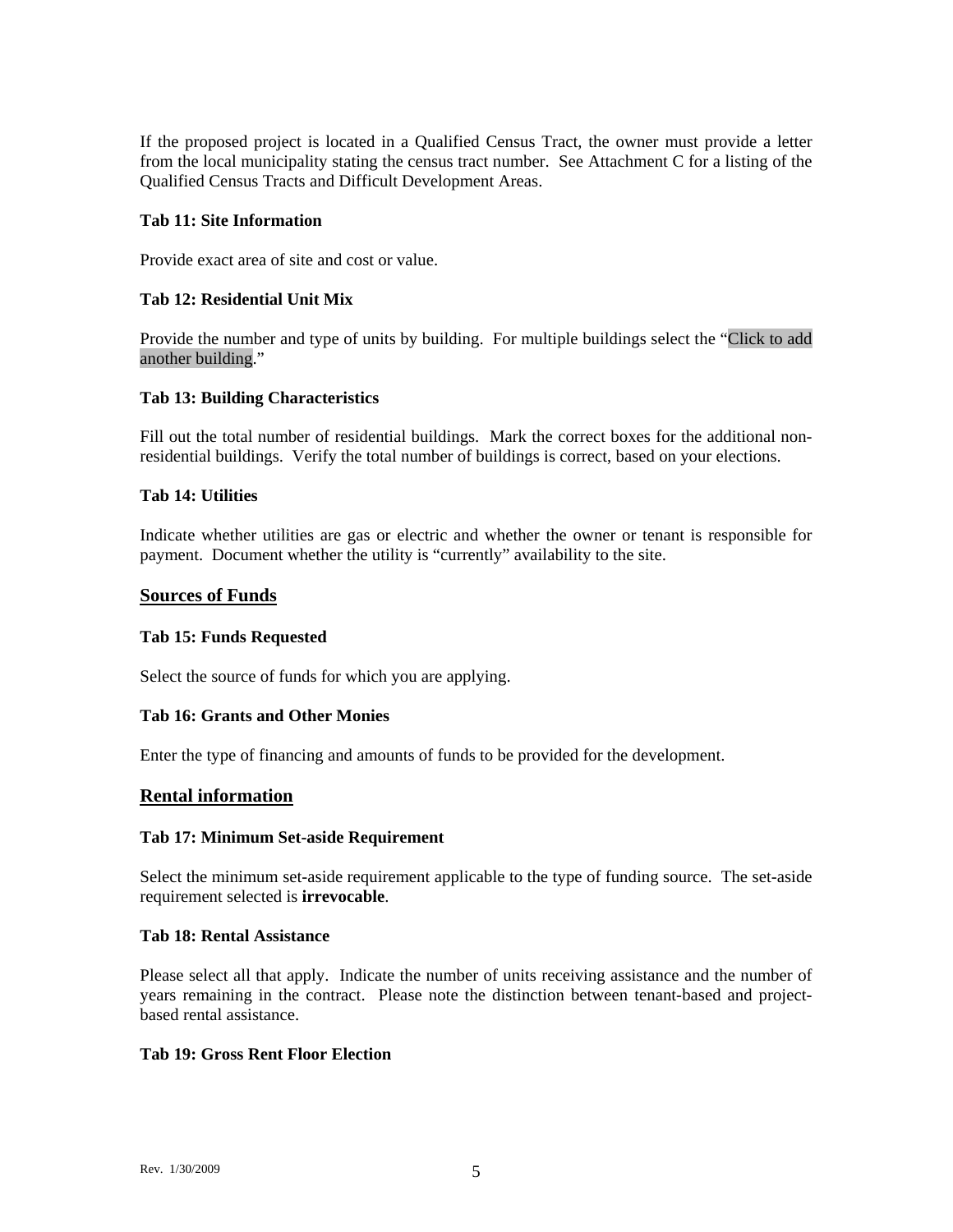In accordance with Revenue Procedure 94-57, the Internal Revenue Service will treat the gross rent floor in Section  $42(g)(2)(A)$  as taking effect on the date AHFA initially allocates housing credits to the building(s). However, the IRS will treat the gross rent floor as taking effect on the building's placed-in-service date *if* the owner designates that date instead and *so informs AHFA prior to the placed-in-service date of the building.* 

# **THIS IS A ONE -TIME-ONLY, IRREVOCABLE ELECTION.**

The Applicant/Owner is not required to file anything with the IRS to make this election. The election is made here in the application.

NOTE: If the proposed project is tax-exempt bond financed (as defined by the IRS), the IRS will treat the gross rent floor as taking effect on the date AHFA initially issues a determination letter unless the owner designates that the placed-in-service date should be used.

## **Tab 20: Net Collectable Rents**

Select room and income type from the drop down boxes. Enter the rental and utility information requested. To add another room select, "Click to add another room."

## **Tab 21: Gross Rental Income**

The Net Collectable Rents page should be completed before starting the Gross Rental Income Page. Select the number of units for the bedroom types. Complete the staff unit information, if applicable.

# **Pro Forma Operating Statement**

## **Tab 22: Effective Gross Income**

All income should be included in the pro forma (commercial, residential, laundry, forfeited deposits, late fees, etc.). Any additional equity contributions to the operating budget (staged housing credit equity payments, funds to cover anticipated initial operating deficit) should be included in income.

## **Tab 23: Operating Expenses**

Expenses during the first full year of operation should not exceed **TBD** per unit. AHFA will determine the allowable operating expense based on historic and current housing credit and HOME properties' financial statements. Management fees should generally range from 7% to 9% of the effective gross income. For Housing Credit and HOME applicants, the replacement reserve account should be calculated at \$250 per unit (for ten years) for all new construction properties targeting the elderly and \$300 per unit (for ten years) for all new construction targeting families and all rehabilitation properties. The project reserves are included in expense per unit of **TBD**. Expenses should also include all amortizing debt service and partnership distributions to arrive at the net cash flow returning to the property. AHFA will require a minimum debt coverage ratio of 1.15 (1.05 in USDA RD and HOPE VI properties).

## **Tab 24: Net Operating Income**

The Net Operating Income should equal the Effective Gross Income less Operating Expenses.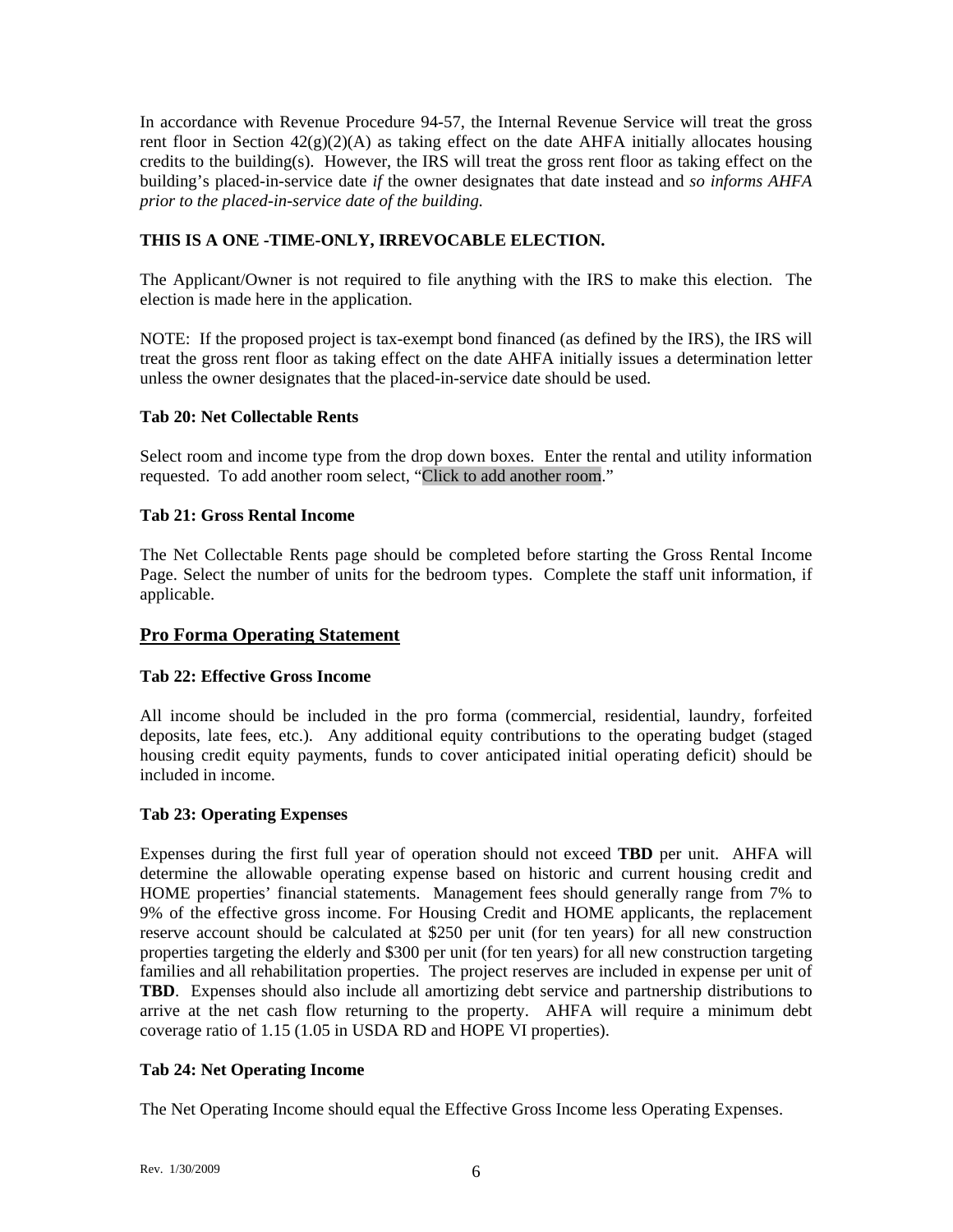# **Compliance**

#### **Tab 25: Years Low Income Use**

List number of years you are willing to commit to Low-Income use beyond the required compliance period.

If an applicant is combining HOME and Housing Credits, the extended use election under the housing credit election must be 5 years or longer.

# **Square Footage and Architect's Certification**

#### **Tab 26: Square Footage and Architect's Certification**

The project's architect, who is registered and licensed in the state of Alabama, must complete the applicable form. The square footage numbers on this form will be used in determining whether AHFA's square footage requirements are met.

The minimum apartment unit "Net" area requirements are measured from the **interior finished face** of the exterior wall to the **centerline** of interior common wall or party wall. The minimum bedroom "Net" area is measured from the interior faces of all walls surrounding each bedroom, excluding closets, mechanical rooms, and storage rooms. Additionally, project building standards included on the certification will be used in determining whether or not the project receives additional points under the point scoring system (see Allocation Plan(s)).

## **Estimated Cost Certification**

## **Tab 27: Estimated Cost Certification Packet**

The selection of form packet depends upon the type of project proposed. If the project is new construction, Form Packet NC must be completed and included in the application. If the Applicant/Owner is requesting funding for the rehabilitation, Form Packet REHAB must be completed and included in the application. Form Packet ACQ/REHAB is the packet to be completed and included if the Applicant/Owner is acquiring a project and is requesting funding for the acquisition and the rehabilitation of this project.

Most of the line items are self-explanatory. However, AHFA has included all of the items that fit into standard construction divisions. For those line items that require calculations, AHFA has included calculations that are typical to the finance industry and as required by federal regulations.

*Please round all numbers to the nearest \$100.* 

Line 2 - Sitework: Subsurface investigations; demolition; site preparation; underpinning; earthwork; drainage; site improvements; landscaping; paving and surfacing; ponds and reservoirs; piped utility materials and methods; piped utilities; power and communication utilities.

Line 3 - Concrete: Concreting procedures; concrete formwork; forms; form ties and accessories; concrete reinforcements; concrete accessories; cast-in-place concrete; special concrete finishes; specially placed concrete; concrete curing; precast concrete; cementitious decks; grout; and concrete restoration and cleaning.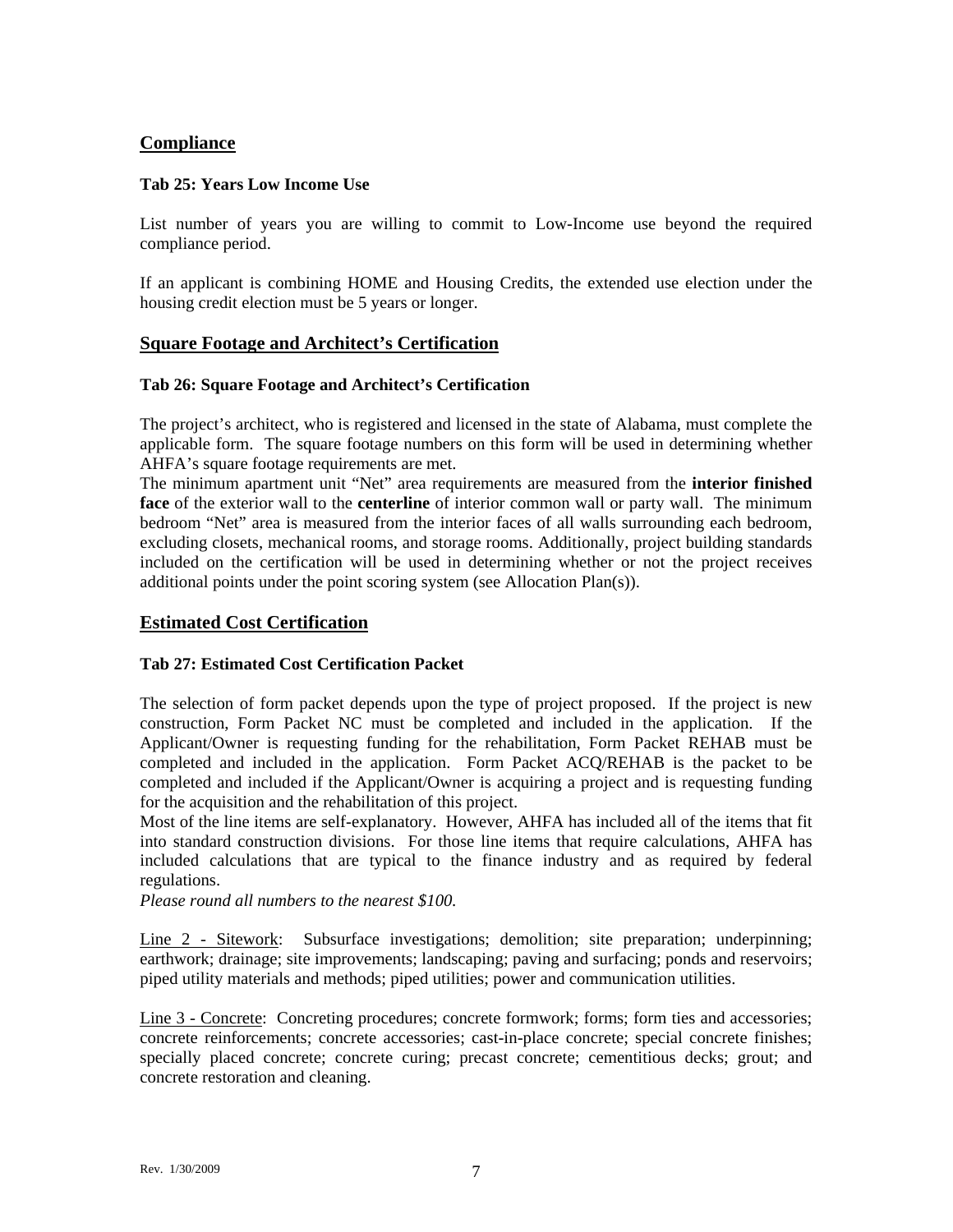Line 4 - Masonry: Masonry procedures; mortar; masonry accessories; unit masonry; stone; masonry restoration and cleaning; corrosion resistant masonry.

Line 5 - Metals: Metal materials and methods; metal fastening; structural metal framing; metal joists; metal decking; cold-formed metal framing; metal fabrications; ornamental metal; expansion control; metal finishes.

Line 6 - Carpentry: Fasteners and supports; rough carpentry; heavy timber construction; woodmetal systems; prefabricated structural wood; finish carpentry; wood treatment; architectural woodwork; prefabricated structural plastics; plastic fabrications.

Line 7 - Moisture Protection: Waterproofing, dampproofing; insulation; fireproofing; shingles and roofing tiles; preformed roofing and siding; membrane roofing; traffic topping; flashing and sheet metal; roof accessories; joint sealants.

Line 8 - Doors/Windows/Glass: Metal doors and frames; wood and plastic doors; door opening assemblies; special doors; entrances and storefronts; metal windows; wood and plastic windows; special windows; hardware; glazing; glazed curtail walls.

Line 9 - Finishes: Metal support systems; lath and plaster; aggregate coatings; gypsum wallboard; tile; acoustical treatment; resilient flooring; carpeting; special flooring; floor treatment; special coatings; painting; wall covering.

Line 10 - Specialties: louver and vents; grilles and screens; service wall systems; wall and corner guards; access flooring; specialty modules; pest control; fireplaces and stoves; prefabricated steeples; spires; and cupolas; flagpoles; identifying devices; pedestrian control devices; fire extinguishers; cabinets and accessories; protective covers; postal specialties; storage shelving; telephone enclosures; toilet and bath accessories; wardrobe specialties.

Line 11 - Equipment: Maintenance equipment; security equipment; commercial laundry and dry cleaning equipment; vending equipment; parking equipment; waste handling equipment; detention equipment; water supply and treatment equipment; fluid waste disposal and treatment equipment; food service equipment; residential equipment; unit kitchens; recreational equipment; telecommunication equipment.

Line 12 - Furnishings: manufactured cabinets and casework; window treatment; furniture and accessories.

Line 13 - Special Construction: integrated ceilings; pre-engineered structures; special purpose rooms and buildings; pools; restoration of underground pipelines; site constructed incinerators; utility control systems; industrial and process control systems; building automation systems; fire suppression.

Line 14 - Conveying Systems: elevators; hoists and cranes; lifts; material handling systems; turntables; powered scaffolding; transportation systems.

Line 15 - Mechanical: Basic materials and methods; insulation; plumbing systems; plumbing fixtures and trim; fire protection; power or heat generation; refrigeration; air distribution; controls and instrumentation.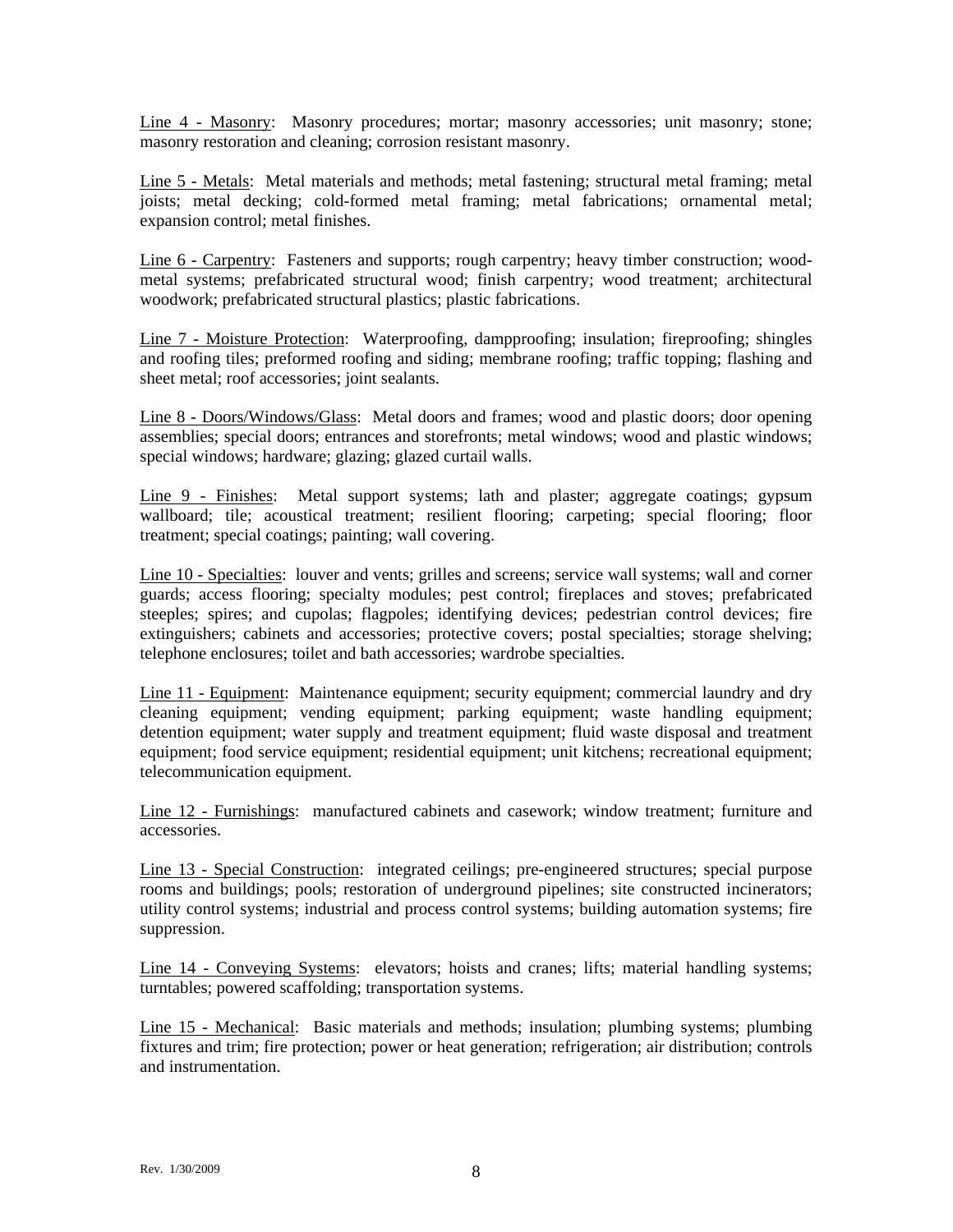Line 16 - Electrical: Basic materials and methods; power generation; power transmission; service and distribution; lighting; special systems; communications; heating and cooling; controls and instrumentation.

Line 18 - General Requirements: Summary of work; allowances; special project procedures; coordination; field engineering; regulatory requirements; abbreviations and symbols; identification systems; alternates/alternatives; measurement and payment; project meeting; submittals; quality control; construction facilities and temporary controls; material and equipment; starting of systems; testing, adjusting and balancing of systems; contract closeout. *In no event can Line 18, General Requirements, exceed 6% of line 17.* 

Line 20 - Land: Not to exceed the lesser of the appraised value or the purchase price.

Line 21 – Existing Buildings: Not to exceed the lesser of the appraised value or the purchase price. (For Acq/rehab only)

Line 35 - Construction Interest: The standard financial institution calculation of construction interest is as follows:

Construction Interest = Construction Loan Amount  $x$  60%  $x$  Construction Loan Interest Rate x Number of Months to Complete Construction/12 Months.

Lines 47 and 49 - Property Appraisal and Environmental Study: *For HOME applicants only,* AHFA furnishes the property appraisal and an additional environmental study. The cost of the environmental study submitted with the application can be included in this line.

Lines 53 and 54 - Moving Expenses and Transfer of Services: (For rehab and acq/rehab only). These categories are the moving expenses and transfer of services (transfer fees for transfer of utilities, cable TV, telephone, etc.) per tenant times the number of tenants to be displaced either temporarily or permanently.

Line 55 - Increase in Monthly Rent and Utilities During Displacement: (For rehab and acq/rehab only). This line is the increase in monthly rent and utilities that the tenant will experience by having to move to a different location. This increase needs to be multiplied by the number of months the tenant is displaced temporarily. Add up the totals for each of the tenants displaced.

Line 56 - Increase in Monthly Rent and Utilities (Relocation): (For rehab and acq/rehab only). This line is the increase in monthly rent and utilities that the tenant will experience by having to permanently move to a different location. This increase needs to be multiplied by forty-two (42) months under URA and sixty (60) months under the Barney Frank Amendment (one-to-one replacement). Add up the totals for each of the tenants permanently displaced.

Line 71 – Lease-up/Operating Deficit Reserve: Six months of projected first year operation expenses and three months of debt service.

Line 75 - Housing Credit Reservation Fees: 10% of the first year's housing credit allocation.(12% for non-contiguous sites)

# **Test Online Application Submission**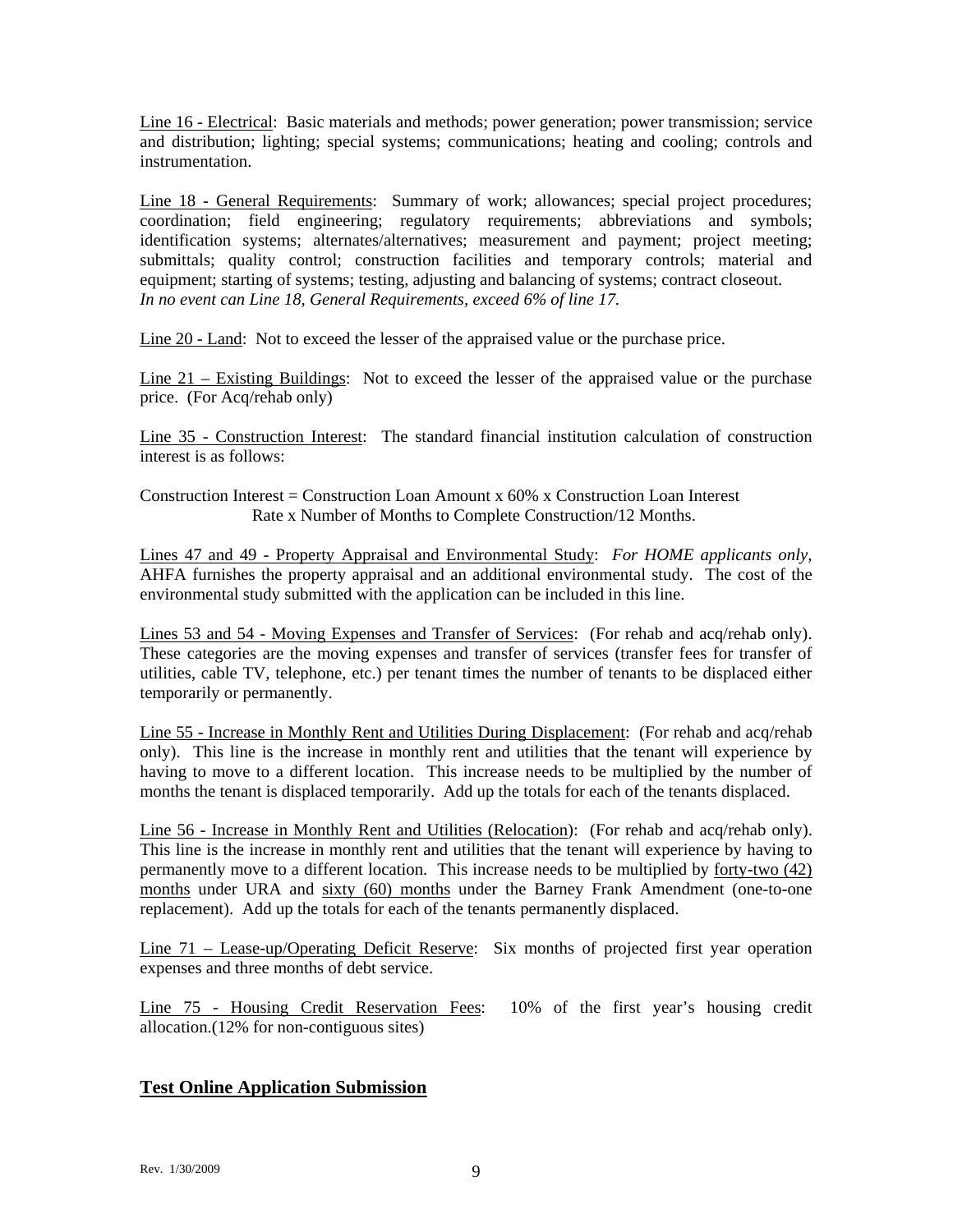Select *Test Application Submission* to perform a cursory examination of missing or incomplete documentation. This test allows the applicant the opportunity to correct errors prior to submission of the application.

# **Submit the Online Application to AHFA**

Select *Submit Application* after completing *all required (\*)* application fields.

## **Print and Sign the Online Application**

Select *Print Application.* Print a copy of the online application and sign for AHFA. Keep a copy for your records. The printed version will be automatically date and time stamped to match the time of electronic submission.

For tie breaker purposes, AHFA will use the date and time issued by AHFA when the complete paper version of the 2009 Multifamily Funding Application Package (online application and forms) is submitted to AHFA.

# **PROCEED FORWARD WITH COMPLETING THE REQUIRED APPLICATION FORMS (numbers 2-51) TO BE SUBMITTED WITH THE PRINTED ONLINE APPLICATION.**

## **2. PRO FORMA OPERATING STATEMENTS**

Please provide a 15-year projection of cash flow *(20 years if applying for HOME funds)* using the following assumptions:

| 1. Projected annual increase in income   | 2%    |
|------------------------------------------|-------|
| 2. Projected annual increase in expenses | 3%    |
| 3. Projected vacancy/collection loss     | $7\%$ |

## **Pro Forma Operating Statement**:

Provide the financial information for the proposed project, based on assumptions consistent with the information you found in the market study *(use a minimum 7% vacancy allowance)*. Certify this statement at the bottom of the page. For Housing Credit and HOME applicants, the replacement reserve account should be calculated at \$250 per unit (for ten years) for all new construction properties targeting the elderly and \$300 per unit (for ten years) for all new construction targeting families and all rehabilitation properties.

#### **3a. Sources of Funds:**

Provide construction financing, permanent financing sources, and owner equity information.

## Distribution of Cash Flow:

List the proposed distribution of cash flow after expenses.

#### Syndication Information:

Please provide the *net* syndication proceeds and *net* cent on the dollar. AHFA has the final approval of all syndication agreements.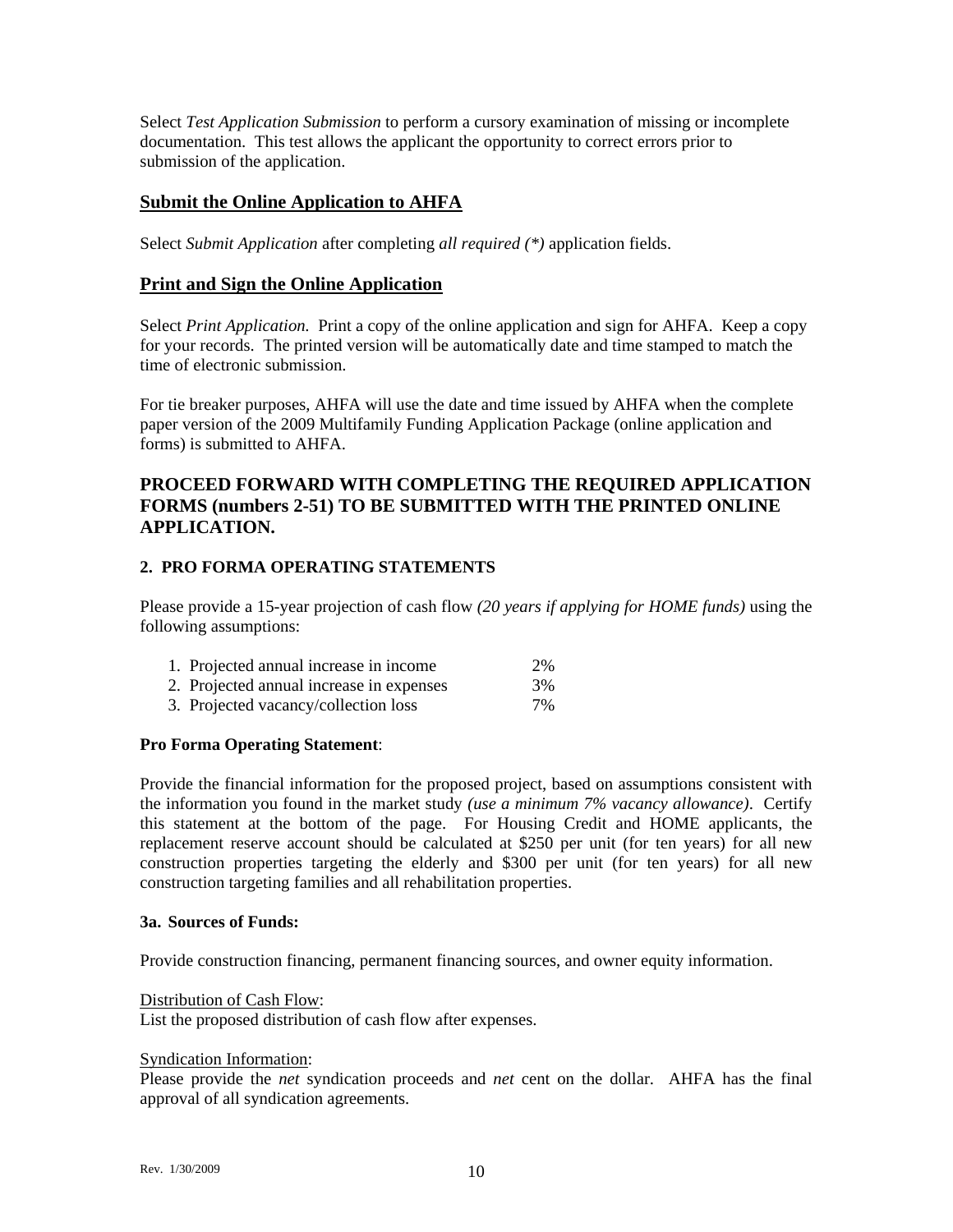During the application process, all projects will be underwritten using the assumption that the Applicant/Owner will receive at least **TBD** on the dollar. *The minimum credit value the Applicant/Owner should receive will be TBD.* 

#### **b. Detailed Expense Assumption:**

Provide in as much detail as possible your expense assumptions on the pro forma. Again, this information should be consistent with the information you found in the market study.

*All residential rental units, attached or detached, may be underwritten using the same operating expense caps.* 

#### **4. APPLICATION FEE**

#### **a. Check**

In order to file an application for multifamily funding with AHFA, the applicant must provide a **check (no cash accepted) for \$ 2,000 payable to "Alabama Housing Finance Authority"** with the completed application package. *This application fee is non-refundable even if the application for funds is denied.*

#### **b. Two Copies of the Check**

## **5. MARKET STUDY**

## **a. Certification of Market Study Requirements and Attachments**

The Certification of Market Study Requirements must be completed by the Market Analyst and provided with the market study. Submit as a separate document; do not bind into the Market Study.

#### **b. Market Study**

The market study must be less than six months old and be performed by *an independent third party market analyst.* 

*If the market study does not contain the minimum requirements, the application may be deemed incomplete and will not be considered further for funding.* 

## **c. CD Copy of Market Study**

## **6. OWNERSHIP ENTITY (FORMS LP, CORP, LLC, GP AND LLP)**

For the Applicant/Owner who is a corporation, limited liability company, limited partnership, limited liability partnership or general partnership, please include Forms LP, CORP, LLC, GP or LLP, as applicable. *If the general partner of the ownership entity is a corporation, limited*  liability company, limited partnership or limited liability partnership, the applicable ownership *entity form must also be completed. Continue completing forms until the individual shareholder or partner of named ownership entity is identified.* 

 *Any newly formed entities should document that they are "Newly Formed."*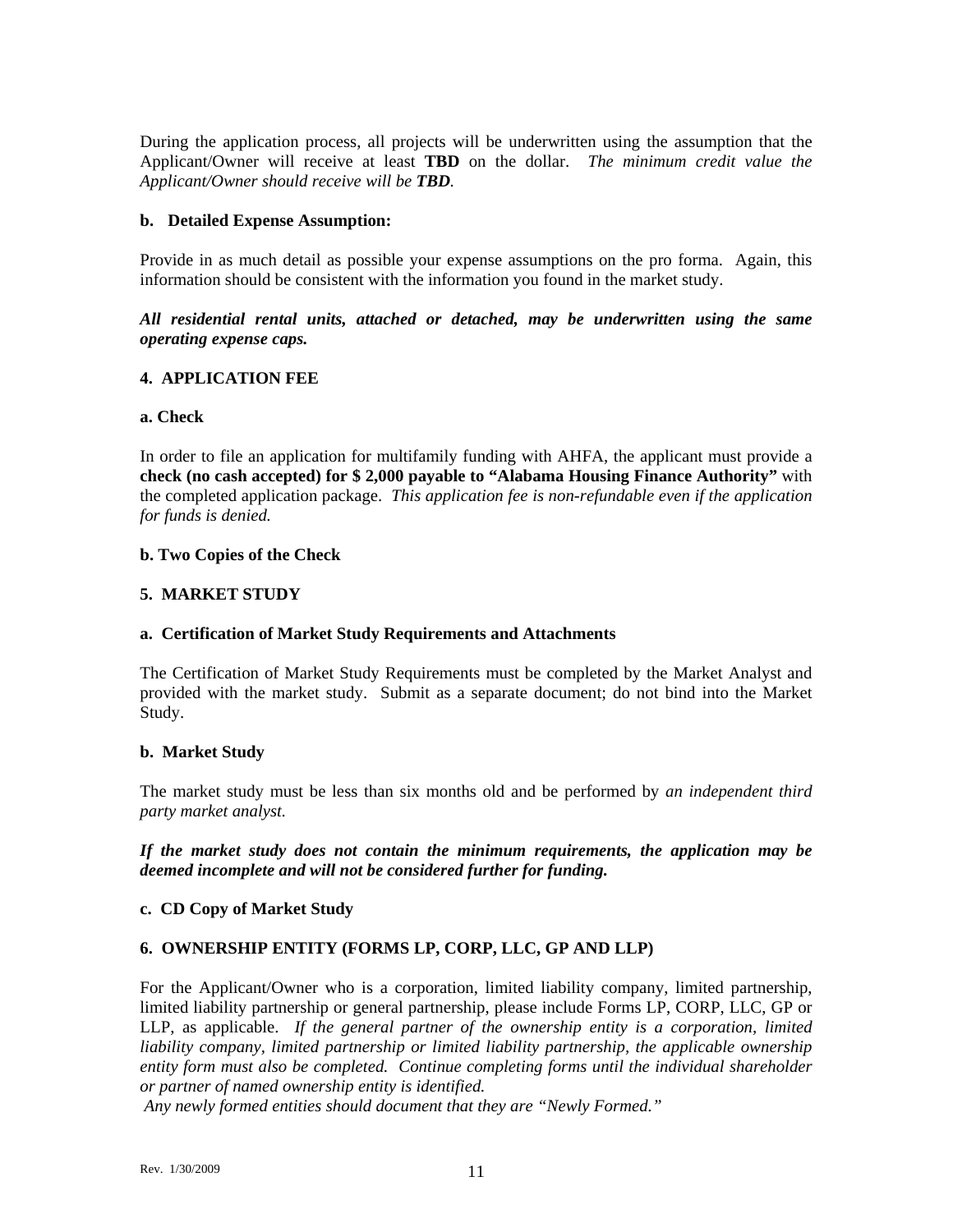Previous Participation, Relevant Experience, Financial Statements, and Resumes are required for all individual stockholders, members or partners listed. **Newly Formed Entities are only required to submit the Ownership Entity Form(s)**

## **7. NON-PROFIT STATUS IRS LETTER**

If the ownership entity is non-profit, the Applicant/Owner must provide a copy of the  $501(c)(3)$ ,  $501(c)(4)$  or  $501(A)$  tax exemption status from the IRS, which indicates that one of the exempt purposes is the providing of low-income housing. To qualify for the non-profit set-aside, the Applicant/Owner must materially participate and have an ownership interest in the development and operation of the project throughout the compliance period. As required by IRC 469(h), "a [non-profit] shall be treated as materially participating in an activity only if the [non-profit] is involved in the operation of the activity on a basis which is regular, continuous and substantial."

#### **8. NON-PROFIT LEGAL OPINION LETTER**

In order to be eligible for housing credits from the non-profit set-aside, a counsel's opinion that the non-profit is a qualified non-profit organization must be submitted with the application. Attachment D is a sample letter for this requirement.

## **9. AHFA'S 2009 CHDO CERTIFICATION LETTER**

Provide a copy of the letter issued by AHFA for the current application cycle.

#### **10. PREVIOUS PARTICIPATION FORM AND RELEVANT EXPERIENCE FORM**

These forms must be completed for each member of the development team listed on the top of the forms. The certification from the lender must specifically list each project and the number of units. It may not reference an attached list. If the member is a company, provide Previous Participation and Relevant Experience for that company and the Individuals that have an ownership interest in the company.

#### **The General Contractor must be Licensed in the State of Alabama.**

## **11. DEVELOPMENT TEAM RESUME FORMS**

This form must be completed for each member of the development team listed on the form.

## **12. IDENTITY OF INTEREST**

If there is an identity of interest between any development team member listed in the application, this should be disclosed.

An "Identity of Interest" shall be construed to exist:

1. Individual persons are considered related to each other (a.) if they have any of the following direct relationships: parent, child, spouse, son-in-law, daughter-in-law, father-in-law, and mother-in-law, including any such direct relationship created by marriage, remarriage, adoption, or any other legally recognized status, or (b.) if one individual is an employer, by common law or otherwise, of the other.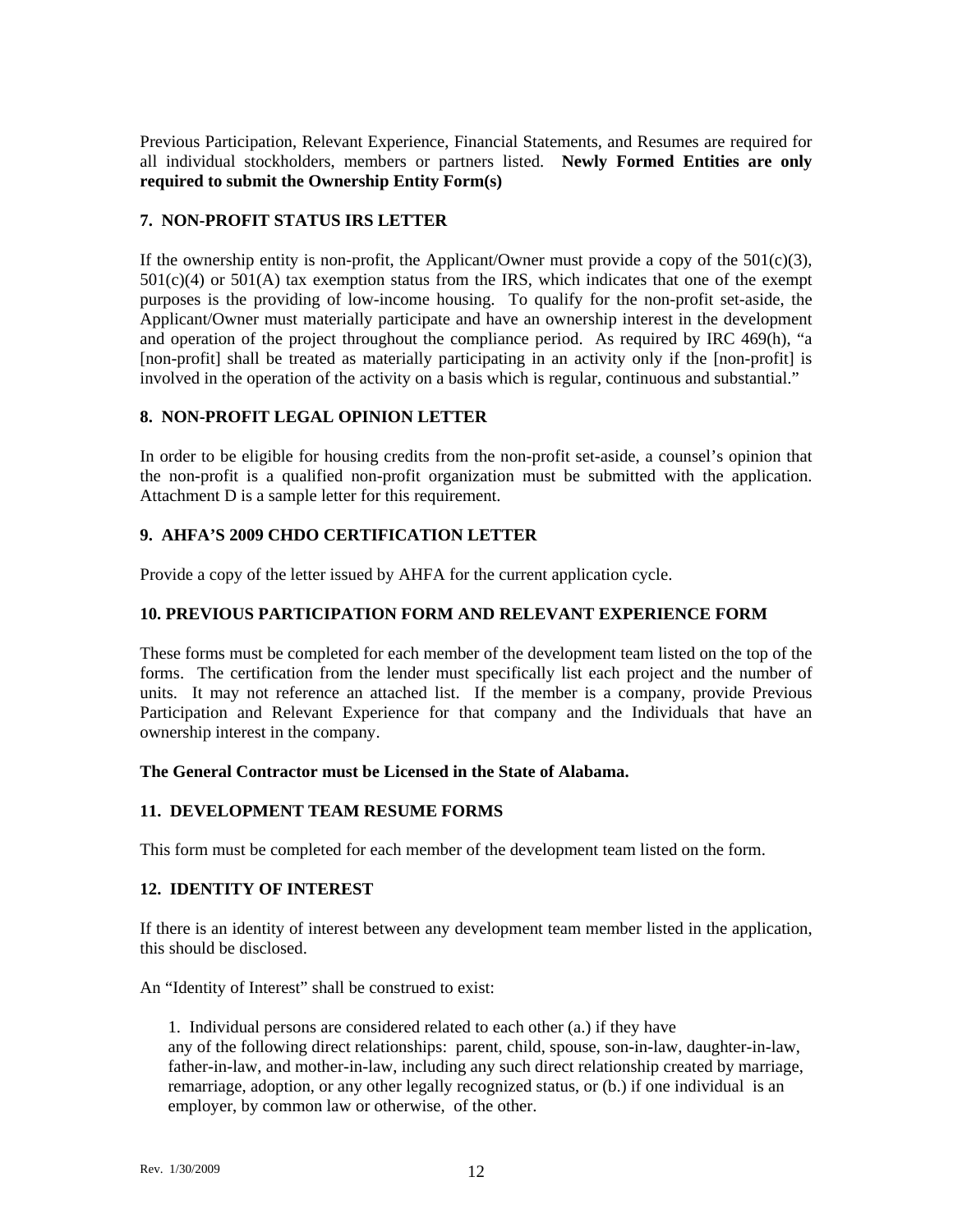2. Entities are considered related to each other (a.) if any director, shareholder, partner, member or any other type of owner of any entity would be considered a related individual (under item a. above) to any director, shareholder, partner, member or any other type of owner of another entity, (b.) if the entity has the ability to control another entity, or (c.) if the entity owns a material interest in another entity. An entity will be presumed to control another entity if it has a percentage of ownership in the other entity or the ability to appoint a percentage of the members of the other entity's governing body (i.e., board of directors, board of trustees, partners, managers, etc…) that would permit it to control the other entity either by operation of law or by agreement. A material interest means any ownership interest in excess of 20% of the stock, partnership interests, membership interests or other forms of ownership of any entity; provided, however, that ownership interests held by housing credit investors, housing credit syndicators or special administrative partners or members shall be disregarded for puposes of 20% test.

3. Without limiting the above, a trust will be considered related to any individual or entity if any trustee, trustor, grantor, settlor, beneficiary, permissible distributee, any person or entity serving a role similar to the foregoing, or any person holding power of appointment (general or limited) over trust property would be considered related to the individual or entity under items a. or b. above.

4. Any other relationship which, while not specifically listed above, is determined to constitute an identity of interest because it is a relationship at least as close as an identity of interest described above or because it would permit an allocation that violates the intent of the of the ceiling.

**Parties that have an identity of interest are presumed to be sufficiently related for them to be treated as single applicant for purposes of the ceilings. As described in the paragraph below, AHFA may in its discretion identify other parties whose relationship is sufficiently close to cause them to be treated as a single applicant for purposes of the ceilings. A significant factor in AHFA's evaluation will be whether, based on the facts and circumstances, a primary purpose of a party's involvement in a project appears to be avoidance of the ceilings.** 

#### **13. FINANCIAL STATEMENTS**

For the Applicant/Owner who is an individual and for *each* individual listed on Forms LP, CORP, LLC, GP and LLP, Form Personal Financial Statement is required. This form is also required for the ownership entity if an independent accountant has not prepared one.

If any of the individuals for whom a financial statement is required has a personal and *current* (year-end statement less than twelve months old) financial statement prepared by an independent accountant, he/she must attach that statement to Form Personal FS, mark Form Personal FS with "See Attached" and sign Form Personal FS as indicated on the second page of the form.

Organizational financial statements are also required of the Owner, the Developer (if different from the Owner), the General Contractor and the Management Company. If any entity has a *current* (year-end statement less than twelve months old) financial statement prepared by an independent accountant, it must attach that statement to Form Organizational Financial Statement, mark Form Organizational Financial Statement with "See Attached" and sign Form Organization FS as indicated on the second page of the form.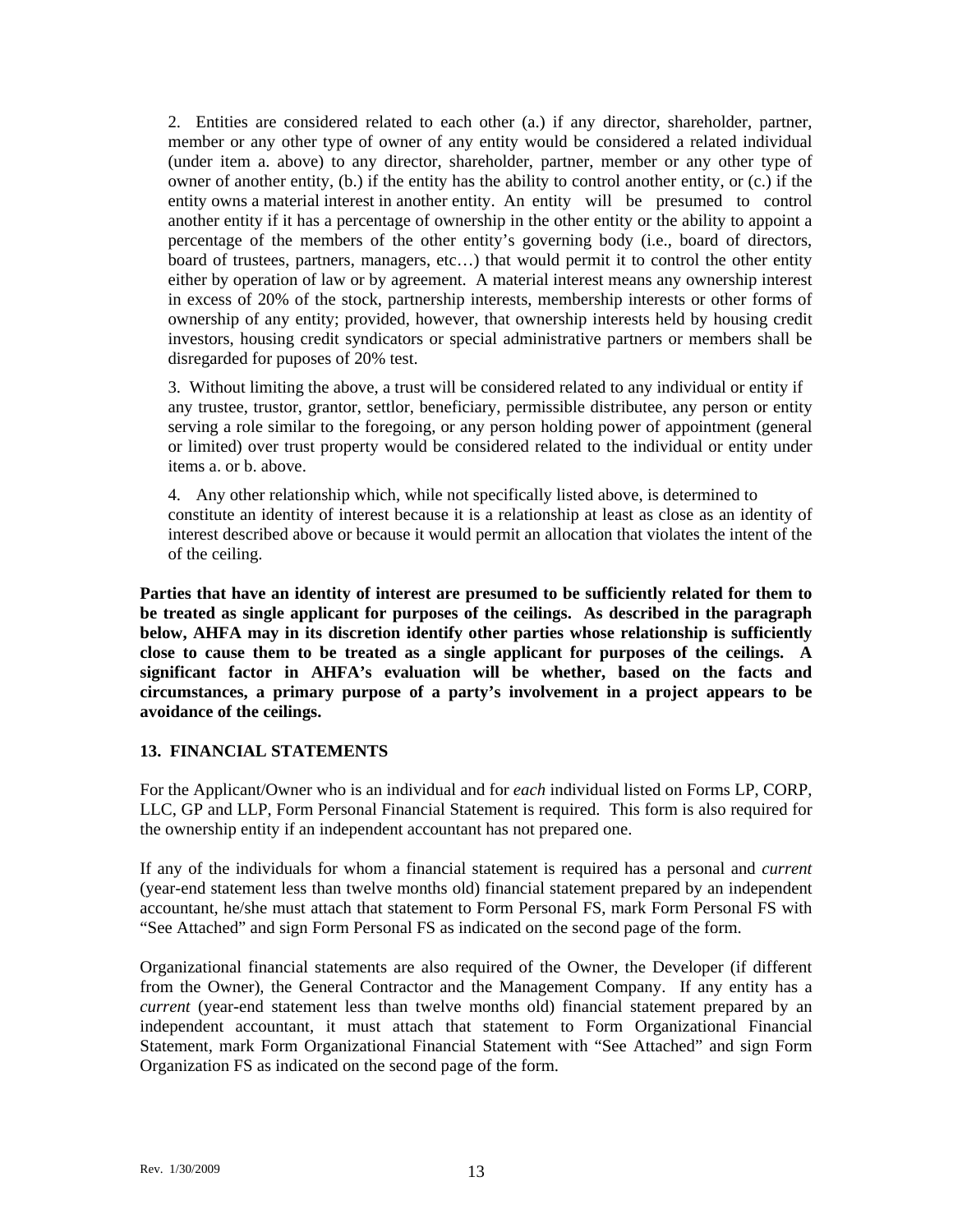*Year-end statement is defined as the end of the accounting period. This may be on a calendar year or fiscal year.* 

**IN ALL INSTANCES, ONLY A CURRENT, INDEPENDENT ACCOUNTANT PREPARED FINANCIAL STATEMENT MAY BE USED IN LIEU OF FORM PERSONAL/ORGANIZATIONAL FS. THE ACCOUNTANT PREPARED STATEMENT MUST CONTAIN A BALANCE SHEET AND A STATEMENT OF INCOME.** 

#### **ALL APPLICABLE SECTIONS OF THE FINANCIAL STATEMENT MUST BE COMPLETED OR A POINT WILL BE DEDUCTED FOR INCOMPLETE DOCUMENTATION.**

#### **14. OTHER STATE ACTIVITIES FORM (Exclude Alabama Properties)**

A form must be completed on the ownership entity and general contractor. Only complete the form on individual shareholders or partners, if applicable.

#### **15. OWNER/DEVELOPER RESPONSIBILITIES FORM**

- **a.** If the Owner and the Developer are two different entities, this form must be completed and signed by both parties.
- **b.** A written agreement outlining each parties responsibilities must be provided.Applicants may joint venture as a co-developer on a project with no ownership interest in the project and the allocation will not count toward the housing credit cap.

## **16. MANAGEMENT INFORMATION**

#### **a. PREVIOUS PARTICIPATION FORM**

This form must be completed for the management company that will be managing the proposed property.

## **b. RELEVANT EXPERIENCE FORM**

This form must be completed for the management company that will be managing the proposed property.

#### **c. STATE COMPLIANCE FORM**

This form must be completed for the management company that will be managing the proposed property. List all projects for which an 8823 has been filed in the past five years by a state agency/authority. Also, include any 8823's filed on a project by AHFA.

## **d. FINANCIAL STATEMENTS**

Organizational financial statements are required for the management company. If the management company has a *current* (year-end statement less than twelve months old) financial statement prepared by an independent accountant, it must attach that statement to Form Organizational FS, mark Form Organizational FS with "See Attached" and sign Form Organizational FS as indicated on the second page of the form.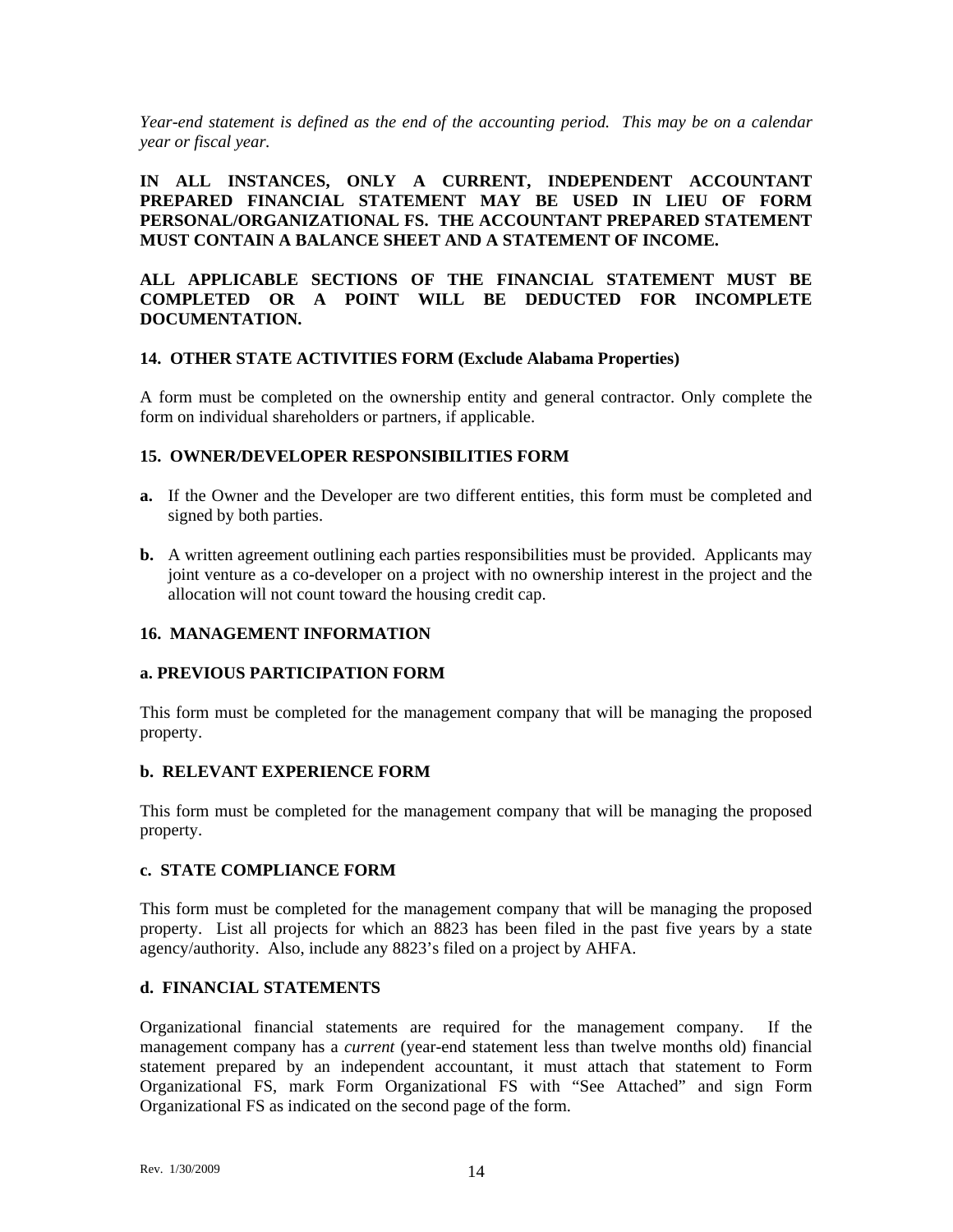*Year-end statement is defined as the end of the accounting period. This may be on a calendar year or fiscal year.* 

#### **In all instances, only a current, independent accountant prepared financial statement may be used in lieu of Form Organizational FS.**

#### **e. RESUME**

This form must be completed by the management company.

#### **17. EVIDENCE OF SITE CONTROL**

A Sales Contract, Warranty Deed, Option to purchase, or Long-term leasehold must evidence site control. For Acquisition/Rehabilitation projects, a copy of the Warranty Deed must be supplied to AHFA at the time of application or as soon as acquisition of the property occurs. If the property has not been purchased, evidence of a binding contract must be submitted.

For those Applicant/Owners applying for HOME funds, a Notice of Real Property Acquisition must also be submitted.

**If there is more than one parcel of land, any additional cost to AHFA will be passed on to the applicant.** 

#### **18. SITE/PROJECT INFORMATION**

#### **a. Site/Project Information Form**

Follow the directions given on the page.

The Applicant/Owner must clearly mark all boundaries of the physical property with a sign, stakes or other markings particular to the site so it can be identified by third parties looking specifically for that site.

The applicant package must contain a map with the location of the property and location of all services clearly marked. This map must include major thoroughfares upon which a staff member of AHFA or its designee must travel in order to find the subject property. It must further contain the following:

- 1. Written directions on how to locate the property and a description of the marking used to identify the site (please do not indicate financed by AHFA or a future AHFA development on your marking) and;
- 2. A photograph of the subject property containing marking described above.

#### **b**. **Neighborhood Services**

Follow the directions given on the page.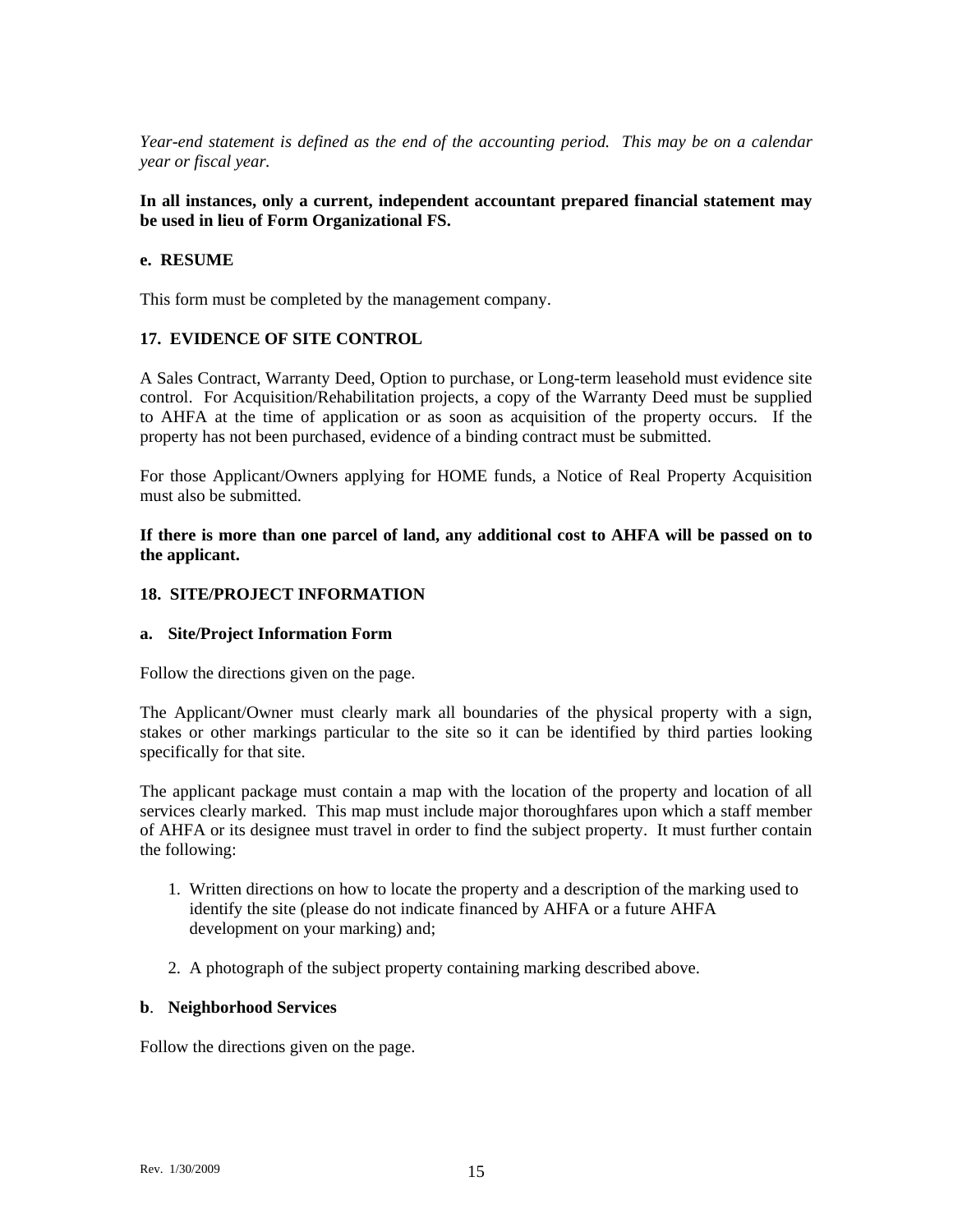Sam's Club and Cosco will not count as a grocery store due to membership fees. Dollar Tree, Freds, and Dollar General or other similar type stores will count as a convenience store, but not a grocery store.

The Doctor must be a "Primary Care" physician. A doctor trained in general, internal, or pediatric medicine.

The Applicant/Owner must provide detailed turn-by-turn directions on how to locate all applicable services from the property. If AHFA cannot locate a service due to incorrect directions, the applicant will not receive credit for the services. AHFA will not award points for services not listed on the form.

#### **c. Negative Neighborhood Services**

Follow the directions given on the page.

AHFA will deduct points for negative neighborhood services found during site visits even if it is not listed on the applicant's application.

## **d. Location map with site and services**

**e. Color photos of site (including any structures)** 

#### **f. Color photos of services (positive and negative)**

Aerial photos are not acceptable for this purpose.

## **19. SCHEMATIC SITE PLAN**

The Schematic Site Plan is a scaled drawing indicating the geographical boundaries of the property with the outlines of the (proposed) buildings, parking areas, driveways, walks, etc. clearly marked on the drawing. The plan should include a description of anything to the north, south, east and west of the site. **The Schematic Site plan should NOT be submitted on anything larger than an 8 1/2" x 14" sheet of paper. For Tax Credit sites only, the Schematic Site Plan must indicate any flood plain area(s). Tax Credit sites may not contain wetland area(s). HOME sites may not contain wetland area(s) or be located in a flood plain.** 

#### **20. LEGAL DESCRIPTION**

Provide the exact legal description of the property. *If the project does not encompass the entire land, only provide the legal description on the portion of land that will be developed*. **If there are any more than 1 parcel of land, any additional cost to AHFA will be passed on to the applicant.** 

## **21. TOPOGRAPHY MAP**

Provide topography map of the proposed site with the site clearly marked on the map. The map must be a 7.5 Topographic Quadrangle map with name of Quad sheet. **The topography map should NOT be submitted on anything larger than an 8 1/2" x 14" sheet of paper.** 

## **22. ZONING LETTER**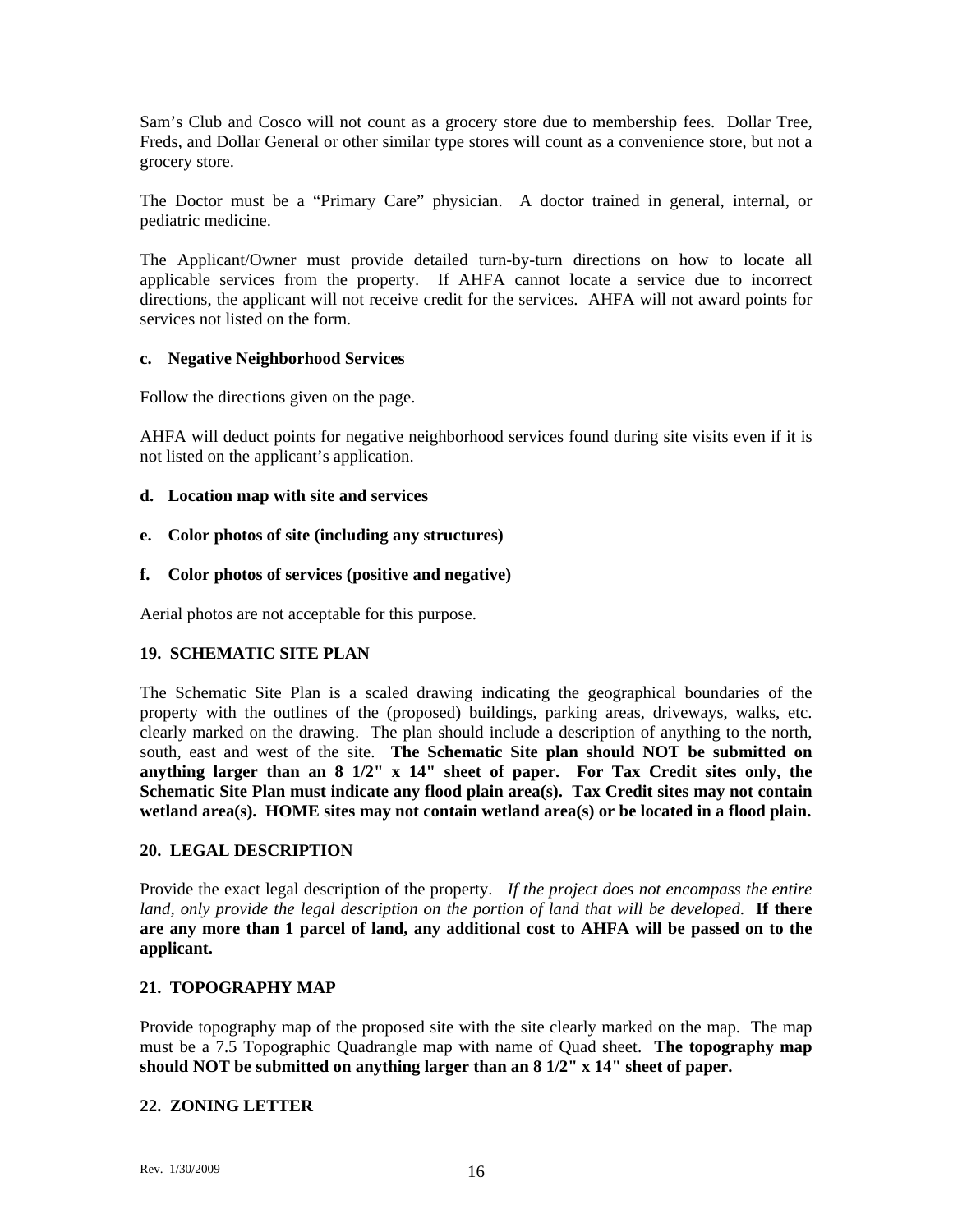Provide letter from the appropriate government authority stating the property is properly zoned for the proposed project.

## **23. FLOOD CERTIFICATION**

- **a.** Provide a completed FEMA Standard Flood Hazard Determination Form (FEMA Form 81- 93, Dec 05) from a nationally recognized flood data service or from a licensed surveyor that no portion of the property is located within the 100-year flood plain.
- **b***.* Housing Credit only applications that contain any portion of the proposed property located within a 100-year flood plain must submit a schematic site plan and survey indicating flood areas. No buildings or improvements are allowed in the flood plain.

## **24. TITLE INSURANCE COMMITMENT**

The Applicant/Owner must submit a copy of a title insurance commitment indicating that a title search has been made within six months of the application submission. The title insurance commitment need only be an **owner's policy in the amount of the purchase price or value** (whichever is higher) of the property. A letter from an attorney stating clear title will not be accepted as a title insurance commitment.

## **25. NOTICE OF REAL PROPERTY ACQUISITION** *(FOR HOME APPLICATIONS ONLY)*

In order to comply with certain regulations stated in the Uniform Relocation Assistance and Real Property Acquisition Policies Act of 1970 (URA), all applicants for HOME funds must have the proposed seller and purchaser sign this form.

#### **26. SURVEY REQUIREMENT**

#### **a. Certified Survey**

Provide a certified boundary survey with the application. The survey must include the certification contained in Attachment E. The survey must indicate any flood plain area(s).

#### **b. Surveyor's Certificate**

Must be completed by the surveyor for all applications.

#### **27. PHASE I ENVIRONMENTAL SITE ASSESSMENT**

**a.** A Phase I Environmental site assessment is required on all applications; must include an environmental lien search and color photos of the site. The Phase I must be addressed to the Alabama Housing Finance Authority and conform to the American Society for Testing and Materials Practice Standards E-1527-05.

#### **b.** CD Copy of Phase I

## **28. CENSUS TRACT VERIFICATION LETTER**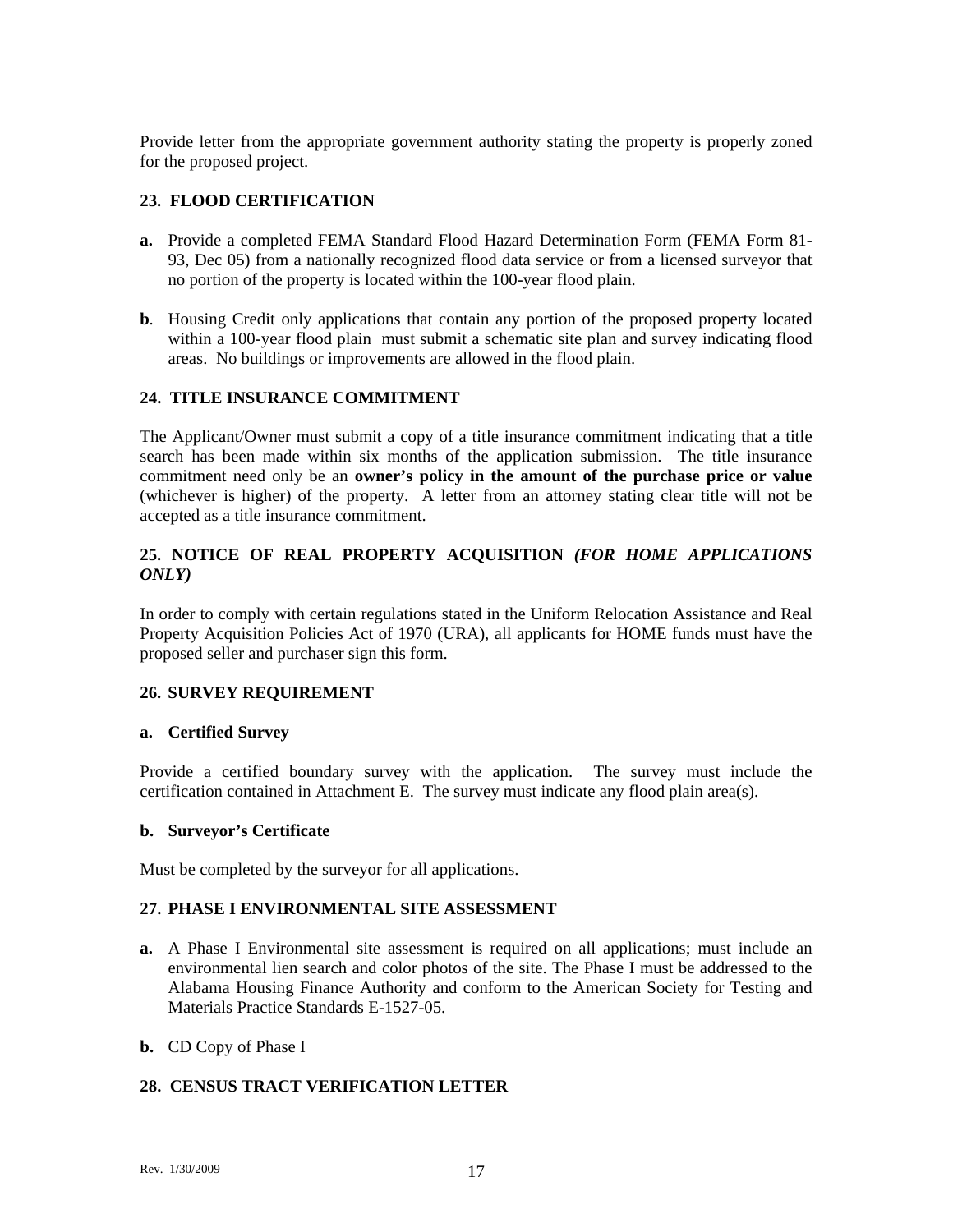A letter from applicable governing authority verifying the census tract. This information will be used to determine if the site is located in the Qualified Census Tract. A letter is not required for Difficult to Development Areas. (DDA's)

## **29. PAVING RECOMMENDATION LETTER**

A letter from a geotechnical engineer must be submitted with the application specifying the asphalt or concrete paving recommendations. (Select one) Attachment F is a form letter for this requirement. (Rehabilitation of existing properties are not required to provide a paving recommendation letter unless applicant plans to repave surface.)

# **30. UTILITY ALLOWANCE DOCUMENTATION**

The applicant may provide utility documentation from the utility provider or the local Public Housing Authority.

If the utility company estimates are used, these estimates must be calculated *using a monthly rate by bedroom size*, be on the utility company's letterhead and signed by an authorized representative of the utility company.

If the local Public Housing Authority utility allowance is used, the applicant must obtain the most recent utility allowance documentation. If the most recent utility data is over one year old, the applicant must provide a letter from the Public Housing Authority stating that the utility allowance has not been updated and the one provided is in effect.

USDA Rural Development Properties must provide a utility allowance from Rural Development.

# **31. CERTIFICATION OF CONSISTENCY WITH CONSOLIDATED PLAN** *(FOR HOME APPLICATIONS ONLY)*

If the proposed project is in an area that is covered by a local Consolidated Plan, the applicant must have the certification of consistency (see application form letter) completed by an authorized official of the participating jurisdiction. If not, the project will be under the State of Alabama's Consolidated Plan and a letter will not be required. Attachment G contains a list of the consolidated plan coordinators.

## **32. SUPPORTIVE LETTERS (OPTIONAL)**

# **33. CAPITAL NEEDS ASSESSMENT CERTIFICATION (FOR REHABILITATION AND ACQUISITION /REHABILITATION)**

Both pages must be prepared by an Alabama Licensed Architect. The form must be signed by the project architect, who is ultimately responsible.

## **34. RELOCATION PLAN**

If tenants are to be relocated, the Applicant/Owner must submit a *detailed* written plan of relocation/displacement for them on the AHFA provided form. This plan should include the name of the person who will coordinate the relocation activities.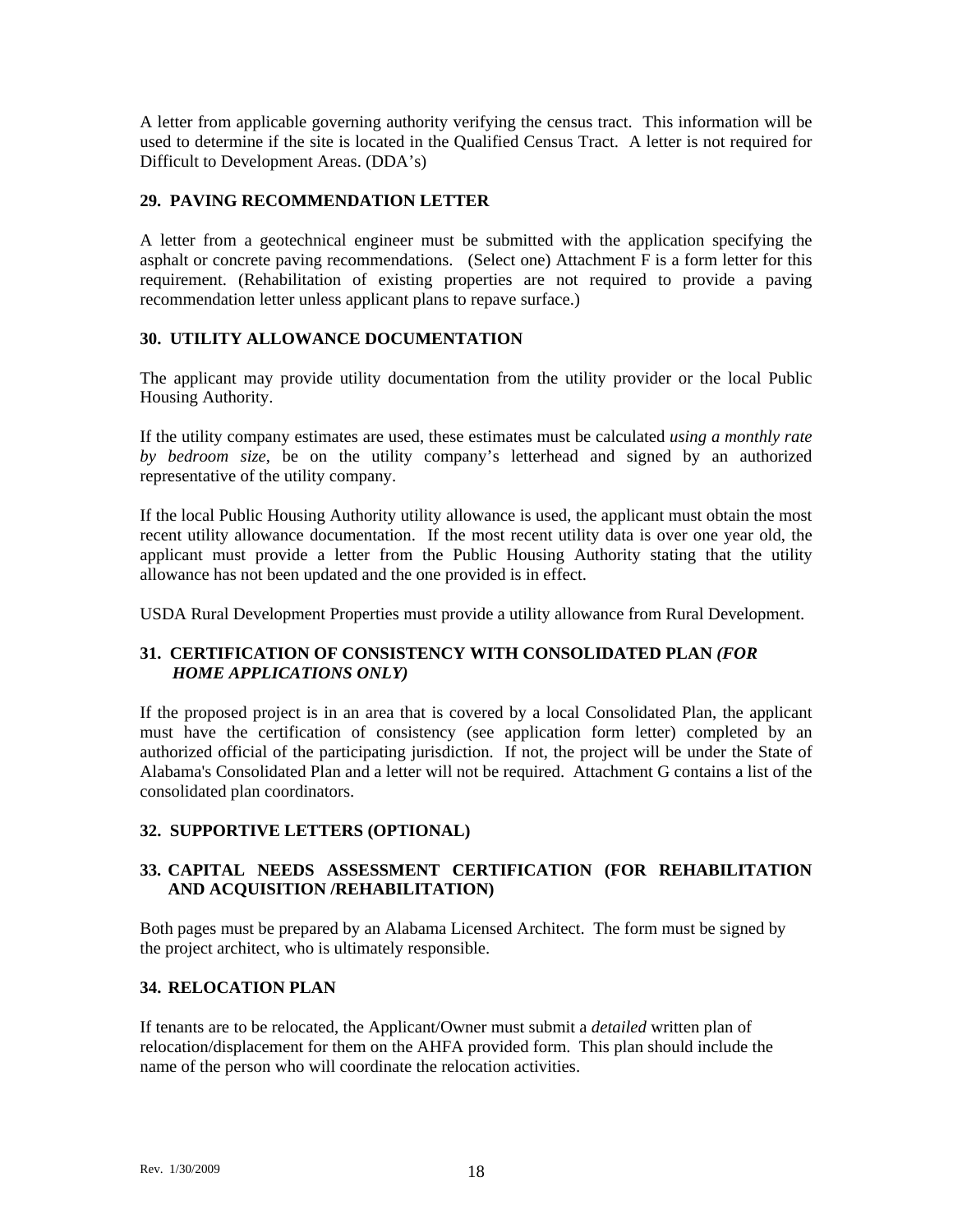## **35. NOTICE TO EXISTING TENANTS CONCERNING RELOCATION/ DISPLACEMENT** *(FOR HOME APPLICANTS ONLY)*

The regulations of the URA require that notices be given to existing tenants regarding their rights when their existing place of residence may be acquired, rehabilitated, converted, and/or demolished, whether or not the tenant may be relocated or displaced. Attachment H is a form letter that the Applicant/Owner may use as a guideline for this purpose.

## **NOTICE TO PROSPECTIVE TENANTS CONCERNING RELOCATION/ DISPLACEMENT** *(FOR HOME APPLICANTS ONLY)*

The regulations of the URA require that notices be given to prospective tenants regarding their rights when their prospective place of residence may be acquired, rehabilitated, converted, and/or demolished, whether or not the tenant may be relocated or displaced. Attachment I is a form letter that the Applicant/Owner may use as a guideline for this purpose.

# **36. TENANT ROLL (FOR REHABILITATION AND ACQUISITION/ REHABILITATION)**

Follow the directions given on this form.

# **37. TESTING OF LEAD-BASED PAINT (LBP) AND ASBESTOS CONTAINING MATERIALS (ACM) REPORTS**

If the proposed project involves rehabilitation, removal, or demolition of a building built prior to 1978, the applicant must provide a LBP report and ACM report. AHFA requires all (LBP) to be completely abated. All (ACM) friable and non-friable in deteriorated condition must be abated. A list of licensed LBP contractors can be obtained from Alabama Department of Public Health (334) 206-5373, or www.adph.org. An asbestos contractor's listing may be obtained from Alabama Department of Environmental Management (ADEM) (334) 271-7700 or www.adem.state.al.us.

Non-friable ACM's may be managed in place if in an intact condition. A site specific Operations & Maintenance Plan for asbestos must be implemented if ACM's are to be left in place.

## **38. COMMITMENT LETTERS FOR ADDITIONAL SUBSIDIES**

For purposes of extra points for having a commitment of Federal Home Loan Bank for Affordable Housing Program (AHP) funds (AHP funds must be in the form of a grant from the Federal Home Loan Bank), commitment from HUD for HOPE VI funds, HOME funds (AHFA's HOME funds do not qualify), USDA RD 515 funds, or commitment from city and/or county for CDBG funds must meet certain threshold criteria.

The amount of the subsidy must be at least \$1,000 per unit or more to receive points. The term of the funds for HOME/housing credit applicants can not exceed 20 years.

AHP funds may be granted or loaned to the project from the entity that received the AHP funds from the Federal Home Loan Bank.

## **39. OWNER-PROVIDED TENANT SERVICE FORM(S)**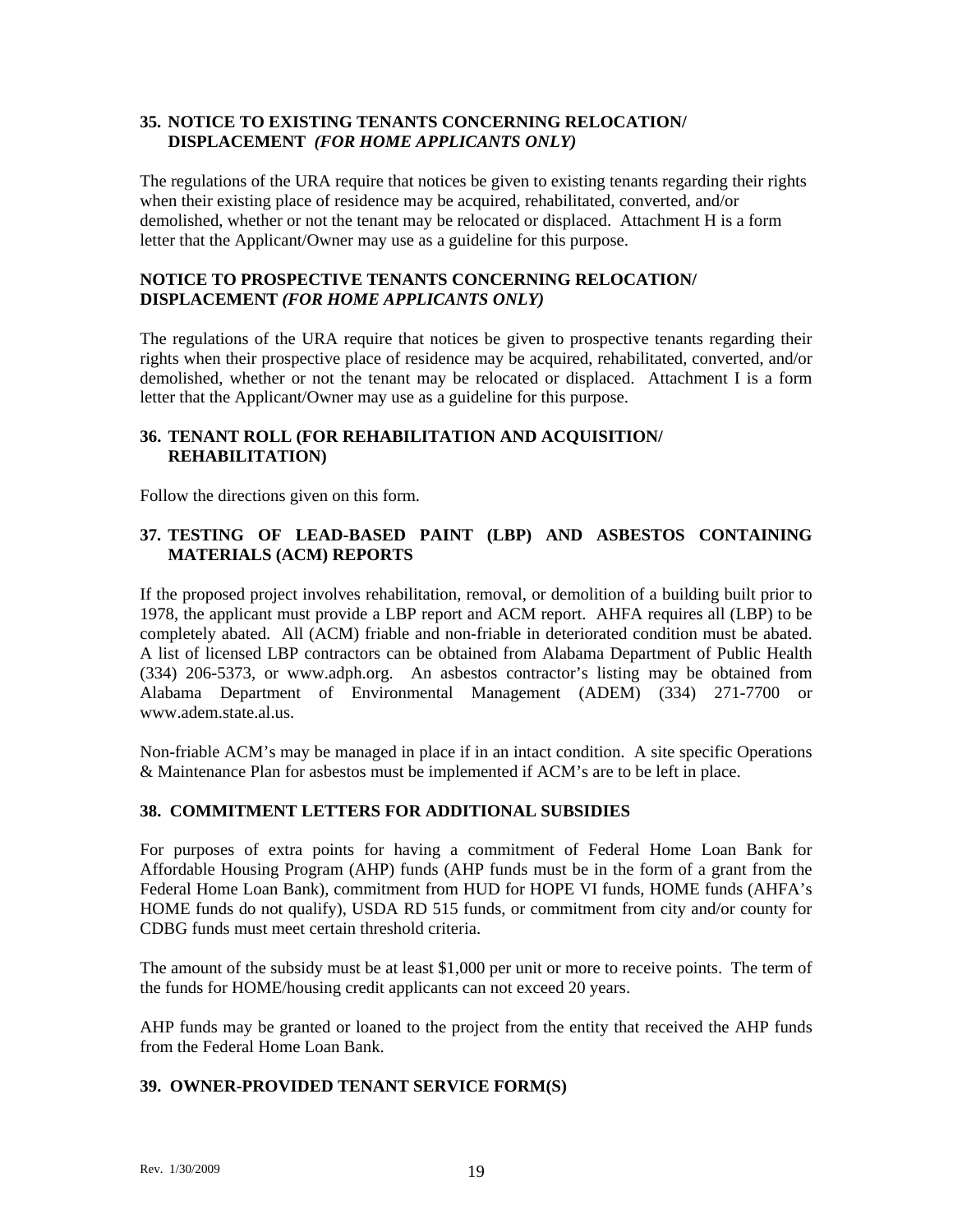Follow the directions given on the page.

This form must be fully completed and signed by the service provider and the Applicant/Owner in order to receive points on the point scoring system. *The tenant services provided to the project are considered to be a cost to the owner/developer and not the project's operating expenses.* 

*Computer training must be an organized, structured training with an instructor.* 

## **40. PUBLIC HOUSING AUTHORITY CERTIFICATION**

The Applicant/Owner receives additional points on the point scoring system used in the project selection criteria by targeting households listed on the local Public Housing Authority's waiting list (see Allocation Plan(s)). In order to receive these points, please provide this Certification signed by the owner.

If there is any agreement between the local Public Housing Authority and the Applicant/Owner, a copy must be included in the application package.

# **41. AHFA 2009 APPLICATION TRAINING SEMINAR CERTIFICATE**

Provide a copy of the certificate issued by AHFA at the training seminar.

# **42. CONSTRUCTION AND PERMANENT COMMITMENT LETTERS**

For purposes of extra points, the construction/permanent commitments must be *firm* commitments as stated in the 2009 HOME and Housing Credit Allocation Plans.

## **43. ASSUMPTION AGREEMENT**

# **44. 10-YEAR RULE LEGAL OPINION LETTER (FOR ACQUISITION/ REHABILITATION APPLICATIONS FOR HOUSING CREDITS)**

If the Applicant/Owner seeks acquisition housing credits, provide an independent tax counsel opinion on the proposed acquisition meeting the requirements of Section 42 and qualifying for the housing credits. Projects eligible for acquisition housing credits must meet the requirements of the "10-Year Rule." For the acquisition of an existing building to qualify for housing credits, there must be a period of at least 10 years between the date the building is being purchased and the later of the date the building was last placed in service or the date of the most recent nonqualified substantial improvements. There are certain exceptions to the 10-year requirements (See Section  $42(d)(6)$ ). Attachment J is a sample letter for this requirement.

# **45. EXECUTED ORGANIZATIONAL DOCUMENTS**

# **46. ALL UTILITY LETTERS (ELECTRICITY, GAS, WATER, SEWAGE, AND PHONE)**

All utility letters must be submitted on the appropriate letterhead and signed by the authorized official.

## **47. PROPERTY LISTED ON THE NATIONAL REGISTER OF HISTORIC PLACES**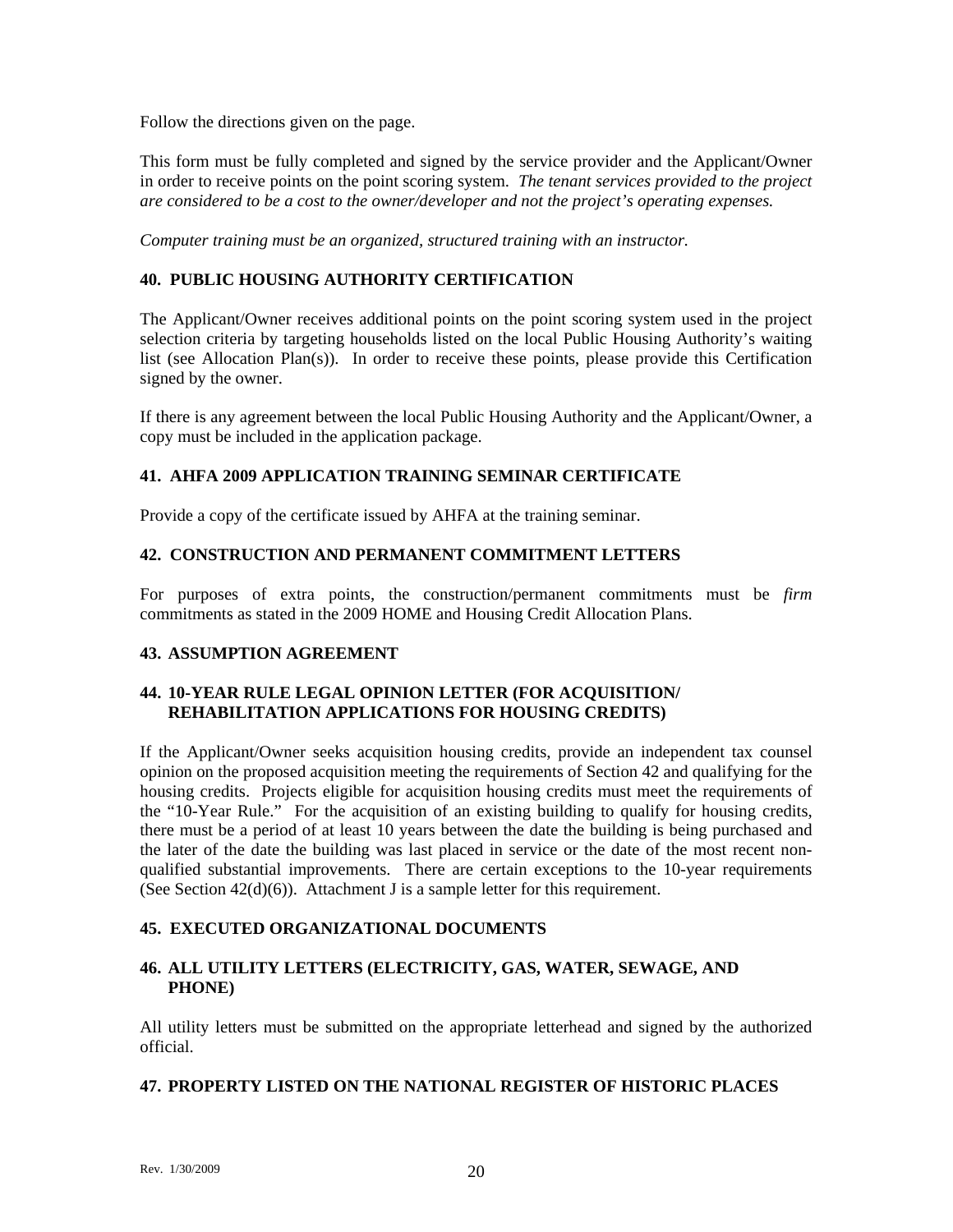Provide evidence in the form of a letter from National Register of Historic Places or verification from their website [www.nr.nps.gov](http://www.nr.nps.gov/) that the existing building(s) are listed on the National Register of Historic Places.

## **48. MINORITY- OR WOMEN-OWNED BUSINESS CERTIFICATION**

The Applicant/Owner receives additional points on the point scoring system used in the project selection criteria by using minority- or women-owned businesses (see Allocation Plans). In order to receive these points, please provide all the information requested on this form.

*Note: The developer fee of the minority- or women-owned business will not count toward the 10% of the total building cost of the project awarded to minority- or women-owned businesses.* 

# **49. COMMUNITY REVITALIZATION PLAN PAGES**

A copy of the written Revitalization Plan's applicable pages only must be submitted with the application package. Do not include the complete plan if it is over 10 pages. Indicate the areas related to the proposed site.

## **50. HOMEOWNERSHIP**

The project must consist of single-family homes, duplexes, or townhomes to be eligible for points. Projects consisting of townhomes only must contain 12 units to be eligible for points.

#### **a. Homeownership Conversion Proposal**

## **b. Plot Plan**

## **c. Counseling Agreement**

## **51***.* **STATEMENT OF APPLICATION AND CERTIFICATION:**

Complete the certifications and have them notarized.

Carefully read and acknowledge by signing the page *that the Applicant/Owner, by submitting an application, will accept all terms, conditions and requirements of the Low-Income Housing Tax Credit allocation plan and/or the HOME Action plan, the Design Quality Standards and application instructions. The Applicant/Owner is certifying that all information stated in the application will become a part of the HOME Commitment and/or Housing Credit Reservation in the event the project is awarded program funds.* 

The Applicant/Owner also understands that the application and other materials submitted become the property of AHFA and will not be returned.

## **52. ONE COMPLETE COPY OF THE APPLICATION PACKAGE**

**A copy of the full application (except the market study and Phase I) must be submitted with the original application. Please make a copy of your application for your own records before submission to AHFA.** 

Include forms, attachments, **Yellow** index pages, and color photos.